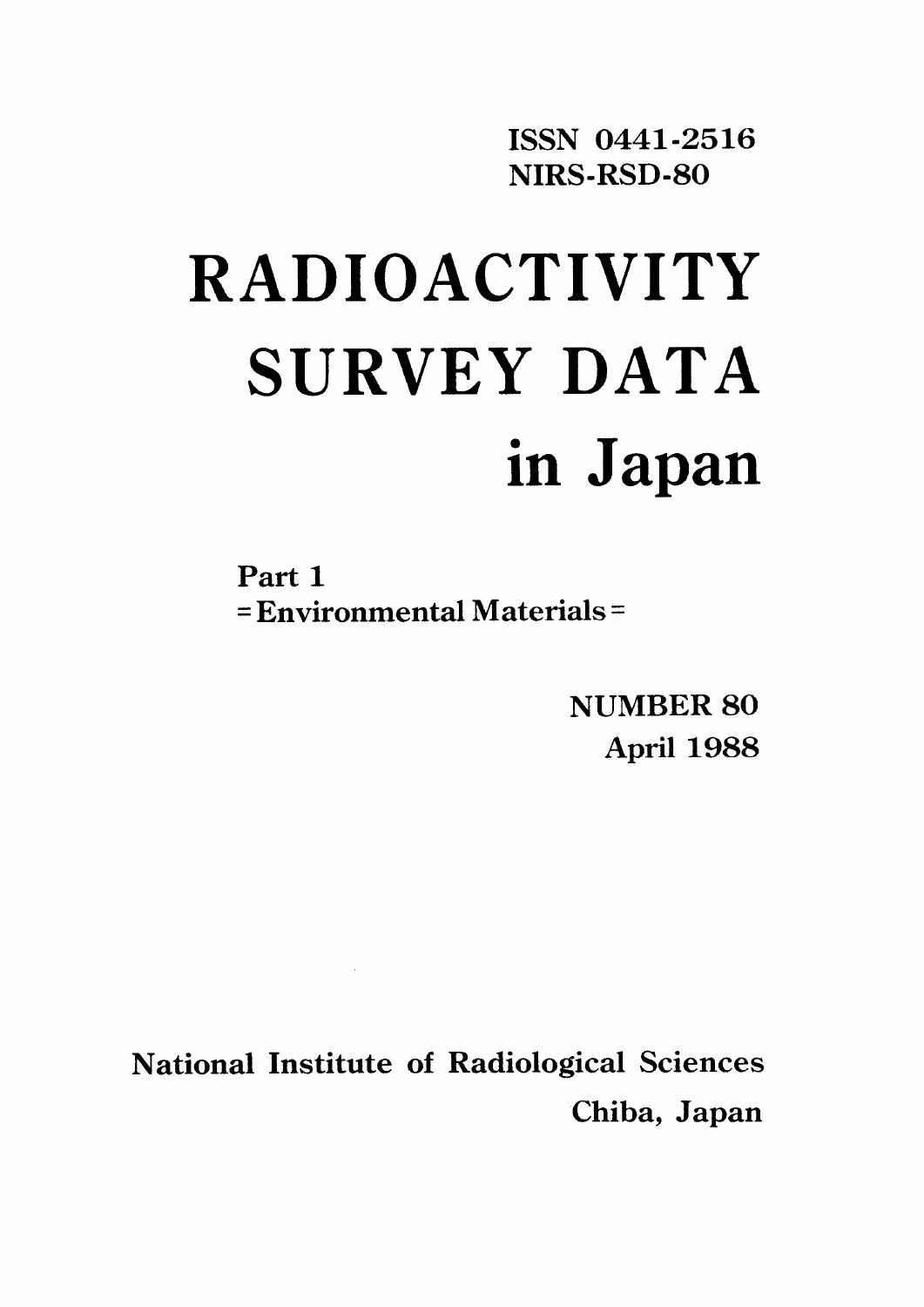## **Radioactivity Survey Data** in Japan

# **Number 80**

Page

# April 1988 part 1

#### Contents

|    | Environmental and Dietary Materials                        |
|----|------------------------------------------------------------|
|    | (Japan Chemical Analysis Center)                           |
|    |                                                            |
| 2. |                                                            |
| 3. |                                                            |
|    |                                                            |
|    |                                                            |
| 6. |                                                            |
|    |                                                            |
|    | (for domestic program)                                     |
|    | $-2$ Strontium-90 and Cesium-137 in Rain and Dry Fallout10 |
|    | (for WHO program)                                          |
|    | (2)                                                        |
|    | (3)                                                        |
|    | (4)                                                        |
|    | (5)                                                        |
| 7. | Contents of Figure                                         |

Editted by National Institute of Radiological Sciences, under the supervision of Science and Technology Agency of Japanese Government.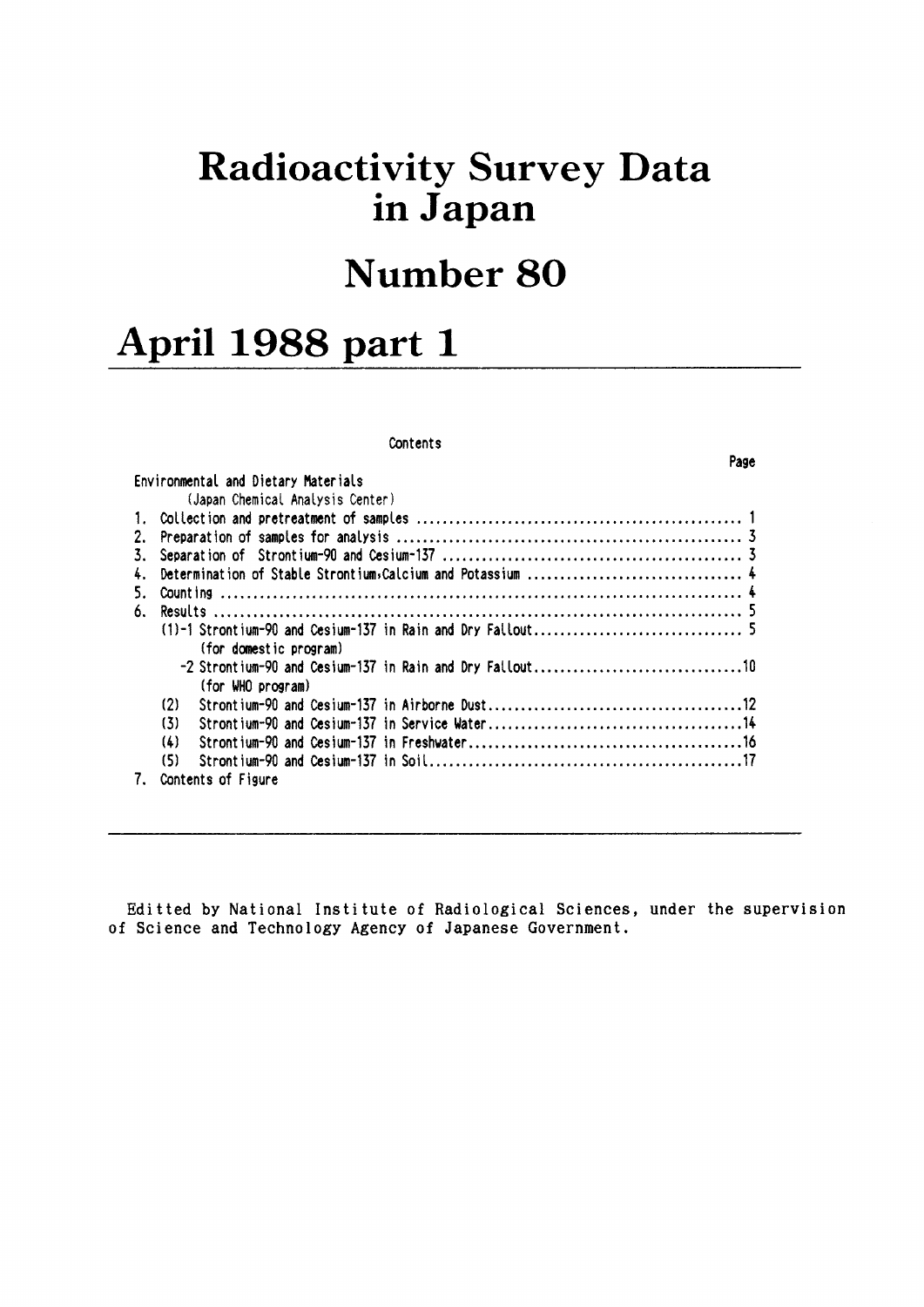Environmental and Dietary Materials"

(Japan Chemical Analysis Center)

1. Collection and pretreatment of samples

(1) Rain and dry fallout

Rain and dry fallout was collected monthly on a sampling tray, approximately 5000 cm<sup>2</sup> in area, which was filled with water to a depth of 1 cm at the beginning of every month.

Strontium and cesium carrier solutions were added after the sample was filtered. The tray was washed with 5 of distilled water and the washing was combined to the filtrate.

The sample was passed through a cation exchange column (500 of Dowex 50W  $\times$ 8, 50  $\sim$  100 mesh, Na form) at a rate flow of 80 /min.

## (2) Airborne dust

Airborne dust was collected by an electrostatic precipitator or a filter air sampler for every three months at a rate of more than 3000 m<sup>3</sup> per month. The sampling was done 1 to 1.5 meters above the ground.

#### (3) Service water and freshwater

Service water, 100 each, was collected at the intake of the water-treatment plant and at the tap after water was left running for five minutes. Strontium and cesium carriers were added to the filtered water sample. The subsequent process was the same as that described in the section (1). Freshwater was treated in the same way as the service water.

#### $(4)$  Soil

Soil was collected from the location in the spacious and flat area without past surface disturbance caused by duststorms, inflow and outflow due to precipitation, Any places located under trees in a forest, in a  $etc. .$ stony area or inside of river banks were avoided. Soil was taken from two lavers of different depths, 0-5cm and The soil lumps were crushed by hands and dried 5-20cm . The soil was then in a drying oven regulated 105 passed through a 2 mm sieve to remove plant roots and pebbles.

 $(5)$  Sea vater Sea water was collected at the fixed stations where the effect of terrestrial fresh water from rivers was expected to be negligibly small. A special consideration was also given to weather conditions. The sampling was carried out when there was no rainfall for the last few days. To prevent contamination, water samples were collected at the bow of a sampling boat just before she stood still by scooping surface water using a polyethylene bucket. Immediately after the collection, the samples were acidified to a pH lower than 3 by adding concentrated hydrochloric acid in a ratio of 1 to 1 of sea water, and then stored in 20 polyethylene containers. The sampling equipments as well as containers were thoroughly rinsed with dilute hydrochloric acid and then with distilled water before use. Two hundred milliliters of sea water was also collected at the same stations for the determination of chlorinity.

#### $(6)$  Sea sediments

Sediment was collected in the same area as that for the sea water sample, taking the following criteria into account:

- a. The depth of water exceeds 1 m at low tide.
- b. No significant sedimental movement is observed in the vicinity of concern.
- c. Mud, silt and fine sand are preferable.

A conventional sediment sampling device was used for collecting the top few centimeters of surface sediment. Approximately 4kg of the sample in wet weight was spread on a stenless steel dish after removed of the pebbles, shells and other foreign materials, and dried in a drying oven regulated at 105

#### (7) Total diet

A full one day ordinary diet including three meals, water, tea and other in-between snacks for five persons was collected as a sample of "total diet". The sample in a large stainless steel pan was carbonized carefully by direct application of gas flame, and was transfered to a porcelain dish and then ashed in an electric muffle furnace. at 450

#### $(8)$  Rice

Polished rice was collected in producing districts at the harvest and in consuming areas when new crops were first put on sale. The sample was carbonized and ashed in a porcelain dish.

Samples were sent to the Center from 32 contracted prefectures.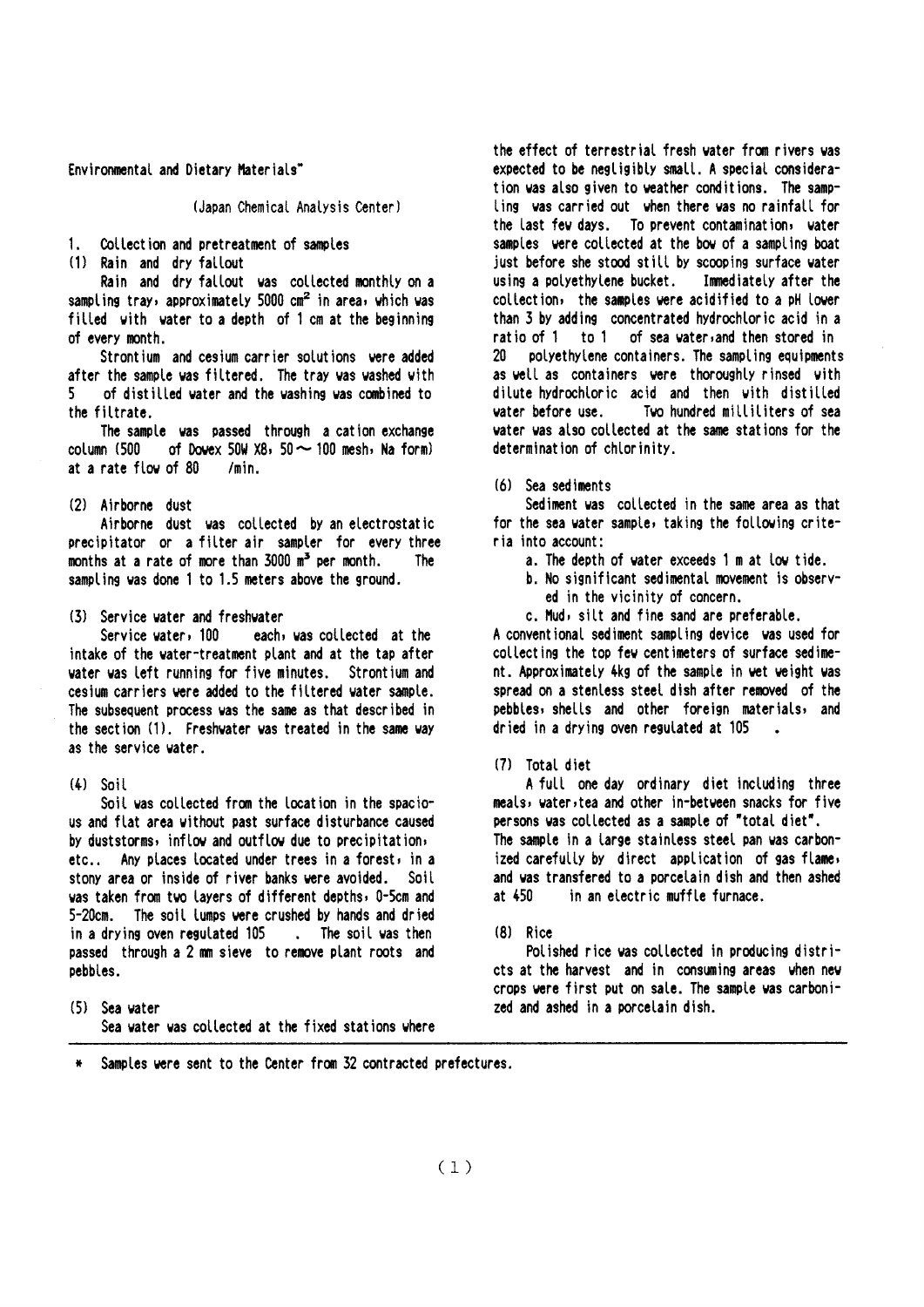#### $(9)$  Milk

Raw milk was collected in producing districts and commercial milk was purchased in consuming districts. Milk in a stainless steel pan or a porcelain dish was evaporated to dryness followed by carbonization and ashing.

#### (10) Vegetables

Spinach and Japanese radish were selected as the representatives for leaf vegetables and for non-starch roots, respectively. After removing soil, the edible part of vegetable sample was dried and carbonized in a stainless steel pan or a porcelain dish.

#### $(11)$  Tea

Five hundred grams of manufactured green tea was collected, carbonized and ashed in a stainless steel pan or a porcelain dish.

## (12) Fish, shellfish and seaveeds

a. Sea fish and freshwater fish

Fish was rinsed with water and blotted with a filter paper. Only the edible part was used in case of larger sized fish, and the whole part was used in case of smaller ones. Each sample was weighed and placed in a stainless steel pan or a porcelain dish. After carbonized, the sample was ashed in an electric muffle furnace.

#### b. Shellfish

Approximately 4 kg of shellfish including the shells was collected or purchased. After removing the shells, it was treated in the same way as that for the sea fish.

### c. Seaveeds

Edible seaveeds were collected and rinsed with water to remove sand and other adhering matters on the surface. These were removed of excess water, weighed dried and ashed.

Table 1 shows detailes of sample collection.

| Sample                                         | Frequency of sampling                | Quantity of sample            |
|------------------------------------------------|--------------------------------------|-------------------------------|
| =Environmental_materials=                      |                                      |                               |
| (1) Rain and dry fallout                       |                                      |                               |
| 1. For domestic program                        | monthly                              |                               |
| 2. For WHO program                             | monthly                              |                               |
| (2) Airborne dust                              | quarterly                            | $>3000$ m <sup>3</sup> /month |
| (3) Service water and freshwater               |                                      |                               |
| 1. Service water (source water)                | semiyearly                           | 100                           |
| 2. Service water (tap water)                   | semiyearly                           | 100                           |
| 3. Freshvater                                  | yearly (fishing season)              | 100                           |
| $(4)$ Soil                                     |                                      |                               |
| 1. $0 \sim 5$ cm                               | yearly                               | 4 kg                          |
| 2. $5 - 20$ cm                                 | yearly                               | 4 kg                          |
| $(5)$ Sea vater                                | yearly                               | 40                            |
| (6) Sea sediments                              | yearly                               | 4 kg                          |
| $=$ Dietary materials $=$                      |                                      |                               |
| (7) Total diet                                 | semiyearly                           | daily amount for 5 persons    |
| $(8)$ Rice                                     |                                      |                               |
| 1. Producing districts                         | yearly (harvesting season)           | 5 kg (polished rice)          |
| 2. Consuming districts                         | yearly (harvesting season)           | 5 kg (polished rice)          |
| $(9)$ Milk                                     |                                      |                               |
| 1. Producing districts for                     | quarterly (February, May, August and | 3                             |
| WHO program                                    | November)                            |                               |
| 2. Producing districts for<br>domestic program | semivearly (February and August)     | 3                             |

Table 1 Details of sample collection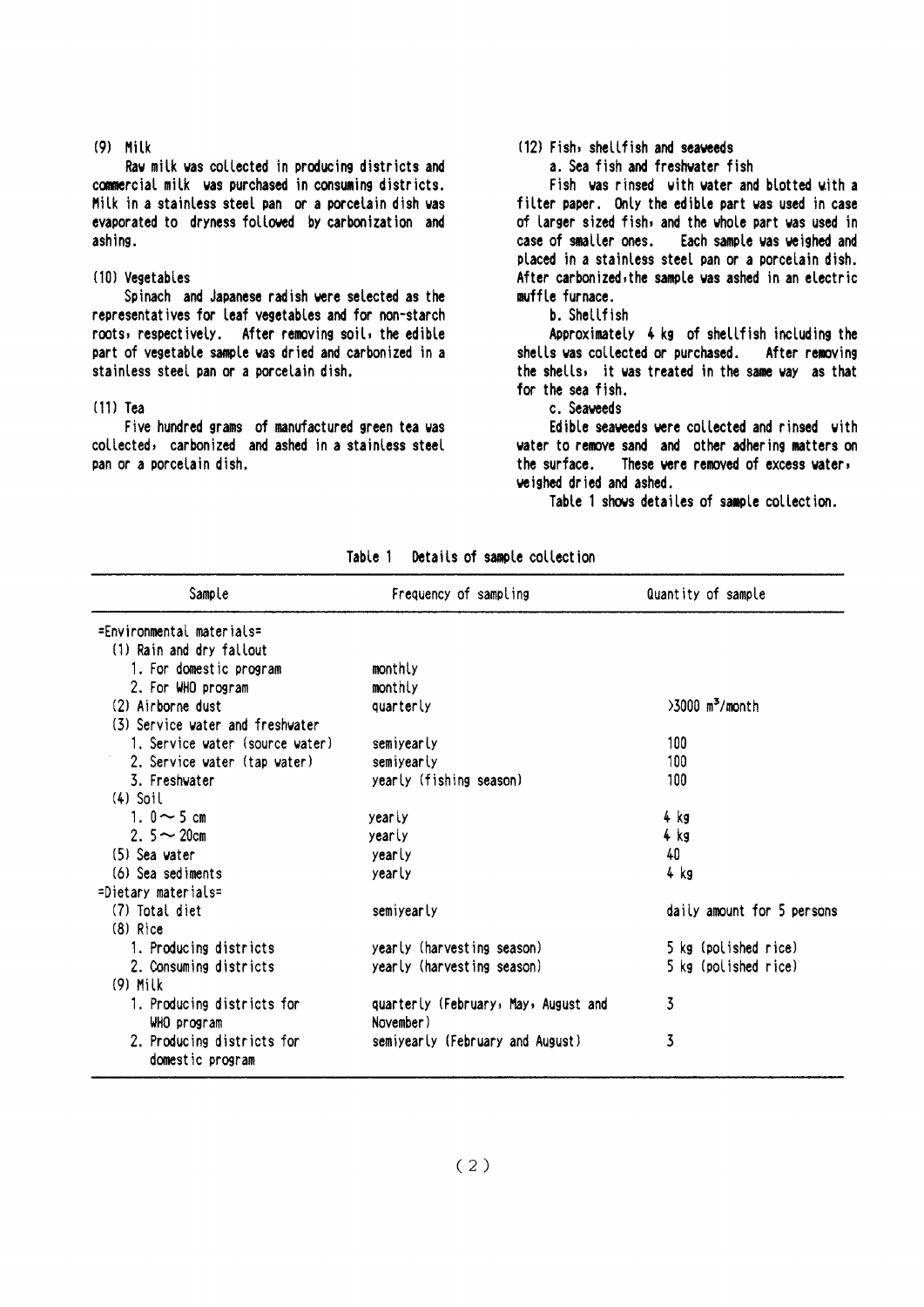| Sample                            | Frequency of sampling                | Quantity of sample      |  |
|-----------------------------------|--------------------------------------|-------------------------|--|
| 3. Consuming districts            | semiyearly (February and August)     |                         |  |
| 4. Powdered milk                  | semiyearly (April and October)       | $2 \sim 3$ kg           |  |
| (10) Vegetables                   |                                      |                         |  |
| 1. Producing districts            | yearly (harvesting season)           | 4 kg                    |  |
| 2. Consuming districts            | yearly (harvesting season)           | 4 kg                    |  |
| $(11)$ Tea                        | yearly (the first harvesting season) | 500g (manufactured tea) |  |
| (12) Fish, shellfish and seaveeds |                                      |                         |  |
| 1. Sea fish                       | yearly (fishing season)              | 4 kg                    |  |
| 2. Freshwater fish                | yearly (fishing season)              | 4 kg                    |  |
| 3. Shellfish                      | yearly (fishing season)              | 4 kg                    |  |
| 4. Seaweeds                       | yearly (fishing season)              | $2 \sim 3$ kg           |  |

 $2.$ Preparation of samples for analysis

(1) Rain, service water and freshwater

Strontium and cesium were eluted with hydrochioric acid from the cation exchange column. The residue of rain sample on the filter paper was ashed in an electric muffle furnace and the ash was dissolved in hydrochloric acid. The insoluble part was filtered and The filtrate and the washings were combined vashed. to the previous etuate and used for radiochemical ana-Lysis.

#### (2) Soil and Sea sediment

Dried soil was crushed to smaller ones than 0.25 mm in size by a crusher. The sieved sample was ashed in an electric muffle furnace regulated at 450  $.$  The sample was then heated with hydrochloric acid, strontjum and cesium carrier solutions and the mixture was heated. The insoluble constituent was filtered off and washed with water.

The dried sample was crushed to smaller ones than 0.25 mm by a crushing machine. The further preparation of the sample was the same as that described in the section  $2-(2)$ .

#### $(3)$  Rice

The ashed sample was pulverized with a porcelain mortar and passed through a 0.35 mm sieve. The sieved sample to which both strontium and cesium carriers were added, was digested with nitric acid by heating. After the sample was heated again with nitric acid to dryness, strontium and cesium were extracted with hydrochloric acid and water. The insoluble constituent was filtered and washed. The filtrate and washings were combined for subsequent radiochemical analysis.

(4) Airborne dust, diet, milk, vegetables, fish and shellfish, seaveeds, tea and others

These ashed samples were treated with the same procedure as that described in the section  $2-(4)$ .

Separation of strontium-90 and cesium-137 3.

#### (1) Strontium-90

Sample solutions, prepared as in the foregoing sections  $2-(1)$  through  $2-(4)$ , were neutralized with sodium hydroxide. After sodium carbonate was added, the precipitate of strontium and calcium carbonates was separated. The supernatant solution was retained for cesium-137 determination. The carbonates vere dissolved in hydrochloric acid and strontium and caicium were precipitated as oxalates. The precipitate was dissolved in nitric acid and strontium was separated from calcium by successive fuming nitric acid separation. Iron scavenge was made after addition of ferric iron carrier followed by barium chromate separation after addition of barium carrier to remove radium, its daughters and lead. Strontium was recovered as carbonate, and the precipitate was dried and weighed to determine strontium recovery. The strontium carbonate was dissolved in hydrochloric acid and iron carrier was added. The solution was allowed to stand for two weeks for strontium-90 and yttrium-90 to attain equilibrium. Yttrium-90 was coprecipitated with ferric hydroxide and the precipitate was filtered off, vashed and counted.

 $(2)$  Cesium-137

The supernatant separated from the strontium fraction was acidified with hydrochloric acid. While stirring, cesium was adsorbed on the ammonium molyb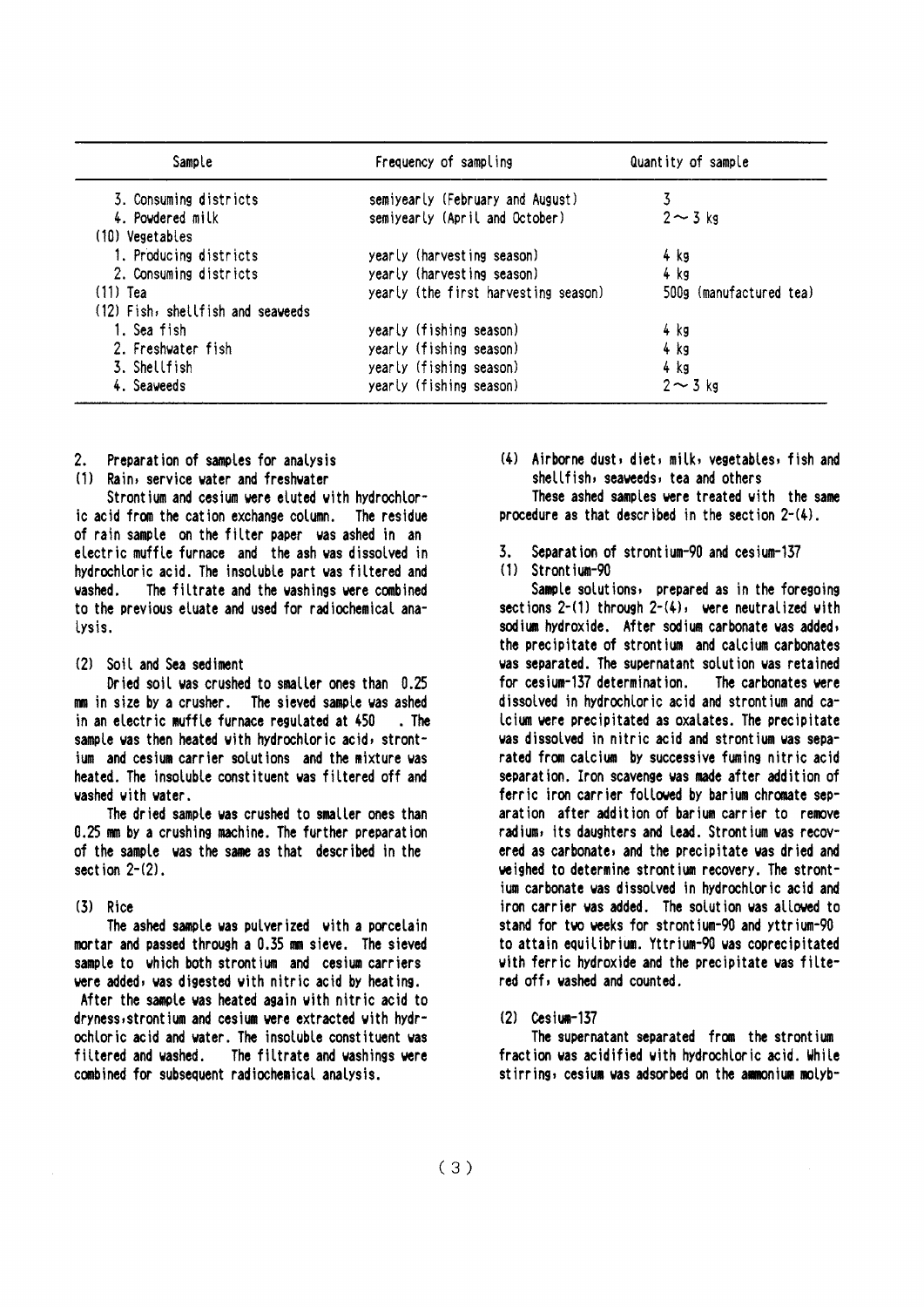dophosphate added.

After filtered off and washed with hydrochlotric acid the precipitate was dissolved in 2.5N sodium hydr-The solution was adjusted to pH 8.2 oxide solution. with hydrochloric acid and allowed to cool. Resultant molybdenum hydroxide which separated out in the solution, was filtered off and washed with water. EDTA vas added to the filtrate and washings. Cesium and rubidium were adsorbed on a cation exchange column and cesium was separated from rubidium by eluting with hydrochloric acid.

The eluate was evaporated to dryness and was dissolved. The solution was filtered. Chloroplatinic acid was added to precipitate cesium. The precipitate was filtered onto a tared paper using a demountable filter and washed with water and then ethanol. After drying, the chemical yield of cesium was determined by weighing the precipitate. Cesium-137 radioactivity was measured for this precipitate.

 $\mathbf{A}$ Determination of stable strontium, calcium and not accium

A weighed amount of soil or sea sediment was heated in a electric muffle furnace at 450 and then

treated with hydrochloric acid for extraction. A weighed aliquot of ashed samples of total diet, vegetables, milk, fish, shellfish or seaweeds was digested with hydrofluoric acid and nitric acid. The extract was made up to an appropriate volume with dilute hydrochloric acid. The sample solution was analyzed for calcium by titration with standard potassium permanganate solution after separating calcium as oxalate. Atomic absorption spectroscopy was applied when appropriate. Stable strontium and potassium were determined by atomic absorption and flame emission spectrometry, respectively.

#### $5.$ Count ing

After the radiochemical separation the mounted precipitates were counted for activity using low background beta counters normally for 60 to 90 min. Net sample counting rates were corrected for counter efficiency, recovery, self-absorption and decay to obtain the content of strontium-90 and cesium-137 per sample aliquot. From the results, concentrations of these nuclides in the original samples were calculated.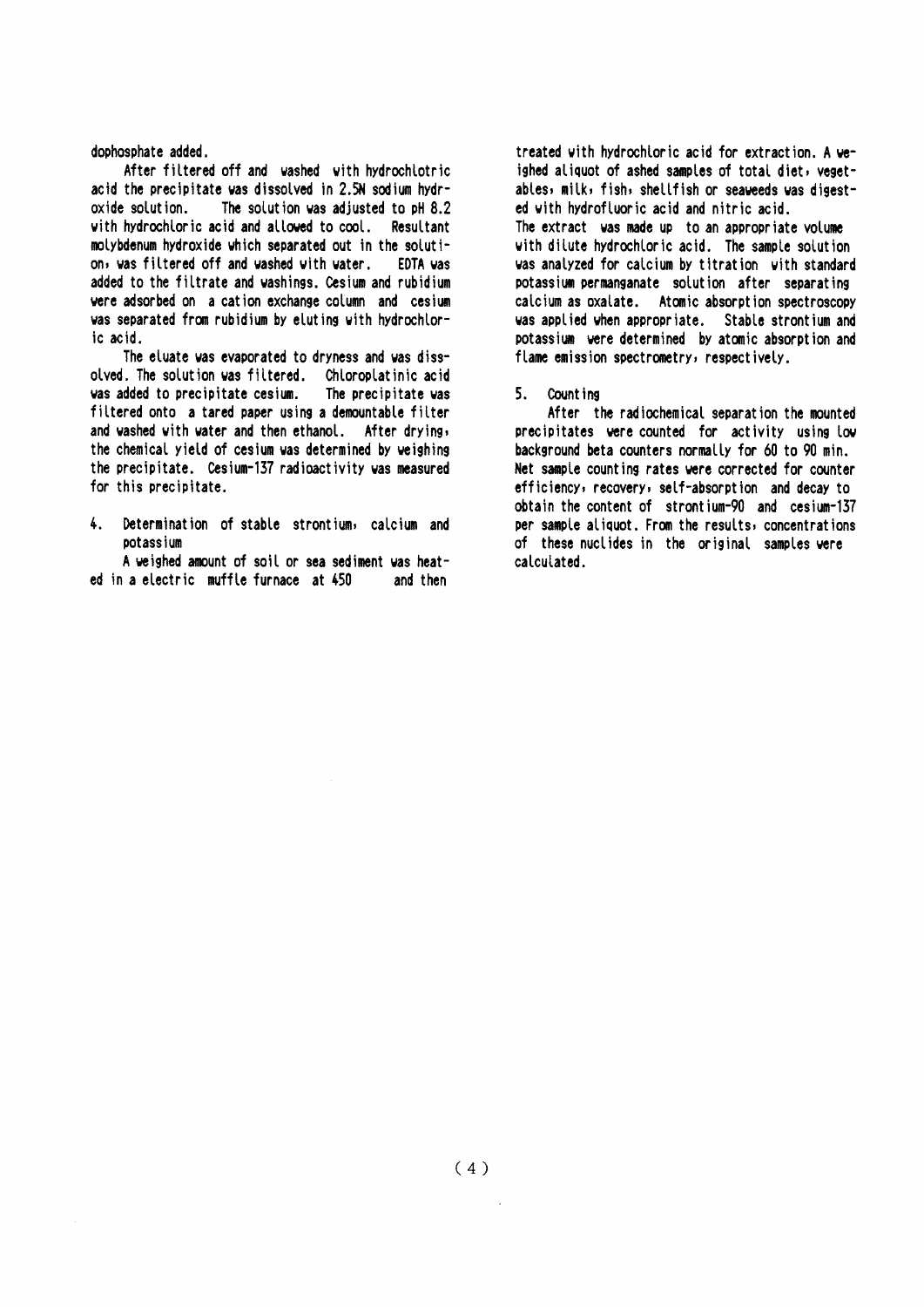#### 6. Results

#### (l)-1 Strontium-90 and Cesium-137in Rain and Dry Fal10ut(for domestic program) (from Jul.1986 to Jun.1987)

-COntinued from NO.78 0f this publication-

#### Table  $(1)-1$ : Strontium-90 and Cesium-137 in Rain and Dry Fallout

| Location                | Duration        | Precipitation | $\cdot$ $\cdot$ sr     | 137Cs                  |
|-------------------------|-----------------|---------------|------------------------|------------------------|
|                         | (days)          | (mm)          | (mCi/Km <sup>2</sup> ) | (mCi/Km <sup>2</sup> ) |
| July, 1986              |                 |               |                        |                        |
| Matsue, SHIMANE         | 32              | 317.6         | $0.002 \pm 0.0006$     | $0.037 \pm 0.0015$     |
| August, 1986            |                 |               |                        |                        |
| Matsue, SHIMANE         | 31              | 42.8          | $0.001 \pm 0.0005$     | $0.021 \pm 0.0012$     |
| September, 1986         |                 |               |                        |                        |
| Matsue, SHIMANE         | 31              | 60.7          | $0.002 \pm 0.0006$     | $0.009 \pm 0.0008$     |
| October, 1986           |                 |               |                        |                        |
| Matsue, SHIMANE         | 32 <sub>2</sub> | 96.4          | $0.002 \pm 0.0006$     | $0.009 \pm 0.0009$     |
| November, 1986          |                 |               |                        |                        |
| Matsue, SHIMANE         | 31              | 63.1          | $0.001 \pm 0.0006$     | $0.004 \pm 0.0006$     |
| December, 1986          |                 |               |                        |                        |
| Matsue, SHIMANE         | 32              | 151.5         | $0.003 \pm 0.0007$     | $0.006 \pm 0.0007$     |
| January, 1987           |                 |               |                        |                        |
| Sapporo, HOKKAIDO       | 39              | 54.0          | $0.002 \pm 0.0006$     | $0.006 \pm 0.0007$     |
| Aomori, AOMORI          | 28              | 79.0          | $0.003 \pm 0.0007$     | $0.007 \pm 0.0008$     |
| Onagawa-machi, MIYAGI   | 28              | 32.6          | $0.003 \pm 0.0007$     | $0.010 \pm 0.0008$     |
| Yamagata, YAMAGATA      | 29              | 72.0          | $0.002 \pm 0.0006$     | $0.008 \pm 0.0008$     |
| Ookuma-machi, FUKUSHIMA | 37              | 38.1          | $0.003 \pm 0.0007$     | $0.019 \pm 0.0011$     |
| Mito, IBARAGI           | 28              | 26.5          | $0.002 \pm 0.0006$     | $0.003 \pm 0.0005$     |
| Shinjuku, TOKYO         | 29              | 49.2          | $0.002 \pm 0.0006$     | $0.018 \pm 0.0012$     |
| Yokohama, KANAGAWA      | 32              | 52.9          | $0.001 \pm 0.0006$     | $0.019 \pm 0.0011$     |
| Fukui, FUKUI            | 26              | 268.7         | $0.002 \pm 0.0007$     | $0.009 \pm 0.0009$     |
| Shizuoka, SHIZUOKA      | 29              | 70.5          | $0.003 \pm 0.0008$     | $0.019 \pm 0.0011$     |
| Nagoya, AICHI           | 29              | 39.1          | $0.001 \pm 0.0007$     | $0.004 \pm 0.0006$     |
| Kyoto, KYOTO            | 29              | 46.2          | $0.003 \pm 0.0007$     | $0.003 \pm 0.0006$     |
| Kobe, HYOGO             | 36              | 64.2          | $0.001 \pm 0.0005$     | $0.005 \pm 0.0006$     |
| Wakayama, WAKAYAMA      | 28              | 31.3          | $0.002 \pm 0.0007$     | $0.004 \pm 0.0007$     |
| Tottori, TOTTORI        | 28              | 193.1         | $0.004 \pm 0.0007$     | $0.008 \pm 0.0008$     |
| Matsue, SHIMANE         | 32 <sub>2</sub> | 126.6         | $0.002 \pm 0.0006$     | $0.009 \pm 0.0009$     |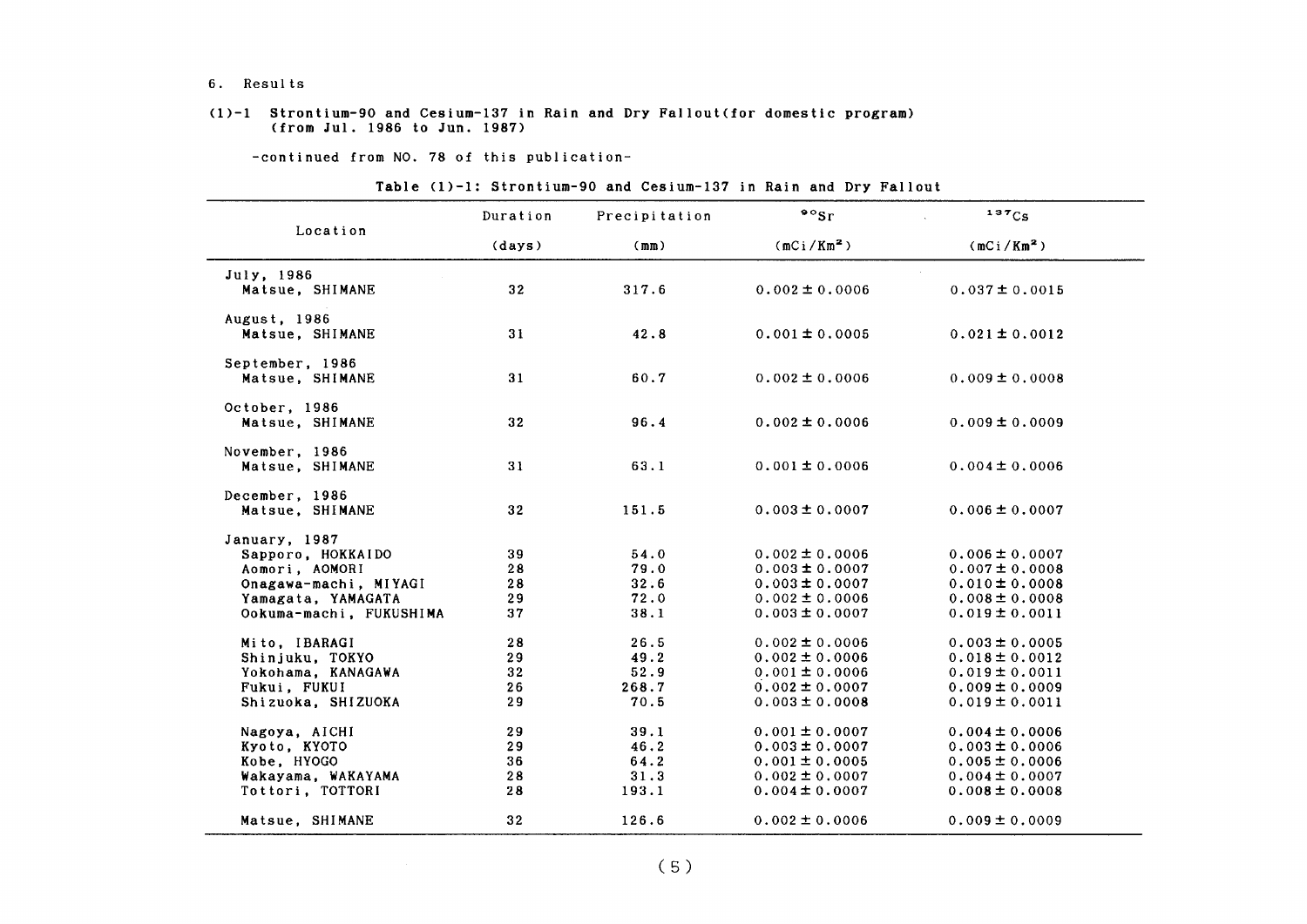|                          | Duration        | Precipitation | $\circ$ sr         | 137Cs                  |
|--------------------------|-----------------|---------------|--------------------|------------------------|
| Location                 | (days)          | (mm)          | $(mCi/Km^2)$       | (mCi/Km <sup>2</sup> ) |
| Hiroshima, HIROSHIMA     | 28              | 30.6          | $0.005 \pm 0.0007$ | $0.002 \pm 0.0005$     |
| Matsuyama, EHIME         | 29              | 47.0          | $0.002 \pm 0.0006$ | $0.006 \pm 0.0007$     |
| Dazaifu, FUKUOKA         | 29              | 74.2          | $0.003 \pm 0.0006$ | $0.004 \pm 0.0006$     |
| Saga, SAGA               | 29              | 54.0          | $0.003 \pm 0.0006$ | $0.009 \pm 0.0008$     |
| Nagasaki, NAGASAKI       | 29              | 57.0          | $0.002 \pm 0.0006$ | $0.003 \pm 0.0006$     |
| Yonagusuku-mura, OKINAWA | 29              | 48.5          | $0.003 \pm 0.0006$ | $0.006 \pm 0.0008$     |
| February, 1987           |                 |               |                    |                        |
| Sapporo, HOKKAIDO        | 29              | 43.0          | $0.003 \pm 0.0007$ | $0.004 \pm 0.0007$     |
| Aomori, AOMORI           | 29              | 77.5          | $0.004 \pm 0.0007$ | $0.007 \pm 0.0007$     |
| Onagawa-machi, MIYAGI    | 29              | 63.7          | $0.002 \pm 0.0007$ | $0.009 \pm 0.0008$     |
| Yamagata, YAMAGATA       | 29              | 56.2          | $0.003 \pm 0.0007$ | $0.009 \pm 0.0008$     |
| Ookuma-machi, FUKUSHIMA  | 29              | 74.4          | $0.002 \pm 0.0006$ | $0.009 \pm 0.0008$     |
| Mito, IBARAGI            | 29              | 49.5          | $0.003 \pm 0.0006$ | $0.007 \pm 0.0008$     |
| Shinjuku, TOKYO          | 29              | 40.3          | $0.002 \pm 0.0006$ | $0.026 \pm 0.0013$     |
| Yokohama, KANAGAWA       | 29              | 43.3          | $0.004 \pm 0.0008$ | $0.030 \pm 0.0014$     |
| Fukui, FUKUI             | 32 <sub>2</sub> | 221.6         | $0.002 \pm 0.0005$ | $0.010 \pm 0.0009$     |
| Shizuoka, SHIZUOKA       | 29              | 63.0          | $0.002 \pm 0.0005$ | $0.009 \pm 0.0009$     |
| Nagoya, AICHI            | 29              | 33.9          | $0.002 \pm 0.0006$ | $0.011 \pm 0.0008$     |
| Kyoto, KYOTO             | 29              | 33.1          | $0.000 \pm 0.0005$ | $0.002 \pm 0.0006$     |
| Kobe, HYOGO              | 32              | 32.5          | $0.001 \pm 0.0006$ | $0.006 \pm 0.0007$     |
| Wakayama, WAKAYAMA       | $29$            | 31.6          | $0.002 \pm 0.0007$ | $0.003 \pm 0.0006$     |
| Tottori, TOTTORI         | 29              | 133.8         | $0.003 \pm 0.0007$ | $0.009 \pm 0.0009$     |
| Matsue, SHIMANE          | 30              | 84.5          | $0.002 \pm 0.0006$ | $0.012 \pm 0.0009$     |
| Hiroshima, HIROSHIMA     | 29              | 33.8          | $0.006 \pm 0.0008$ | $0.002 \pm 0.0005$     |
| Matsuyama, EHIME         | 29              | 43.5          | $0.003 \pm 0.0007$ | $0.005 \pm 0.0007$     |
| Dazaifu, FUKUOKA         | 29              | 55.4          | $0.001 \pm 0.0006$ | $0.005 \pm 0.0007$     |
| Saga, SAGA               | 29              | 75.9          | $0.003 \pm 0.0007$ | $0.004 \pm 0.0006$     |
| Nagasaki, NAGASAKI       | 29              | 60.5          | $0.002 \pm 0.0006$ | $0.005 \pm 0.0010$     |
| Yonagusuku-mura, OKINAWA | 28              | 57.0          | $0.001 \pm 0.0005$ | $0.004 \pm 0.0007$     |
| March, 1987              |                 |               |                    |                        |
| Sapporo, HOKKAIDO        | 31              | 41.5          | $0.002 \pm 0.0006$ | $0.008 \pm 0.0008$     |
| Aomori, AOMORI           | 32              | 59.5          | $0.005 \pm 0.0006$ | $0.010 \pm 0.0009$     |
| Onagawa-machi, MIYAGI    | 31              | 136.8         | $0.002 \pm 0.0006$ | $0.007 \pm 0.0008$     |
| Yamagata, YAMAGATA       | 31              | 70.8          | $0.002 \pm 0.0006$ | $0.013 \pm 0.0010$     |
| Ookuma-machi, FUKUSHIMA  | 32              | 77.3          | $0.002 \pm 0.0006$ | $0.012 \pm 0.0009$     |
| Mito, IBARAGI            | 31              | 121.5         | $0.002 \pm 0.0006$ | $0.006 \pm 0.0007$     |
| Shinjuku, TOKYO          | 31              | 103.0         | $0.002 \pm 0.0006$ | $0.007 \pm 0.0007$     |
| Yokohama, KANAGAWA       | 32              | 151.6         | $0.002 \pm 0.0005$ | $0.015 \pm 0.0010$     |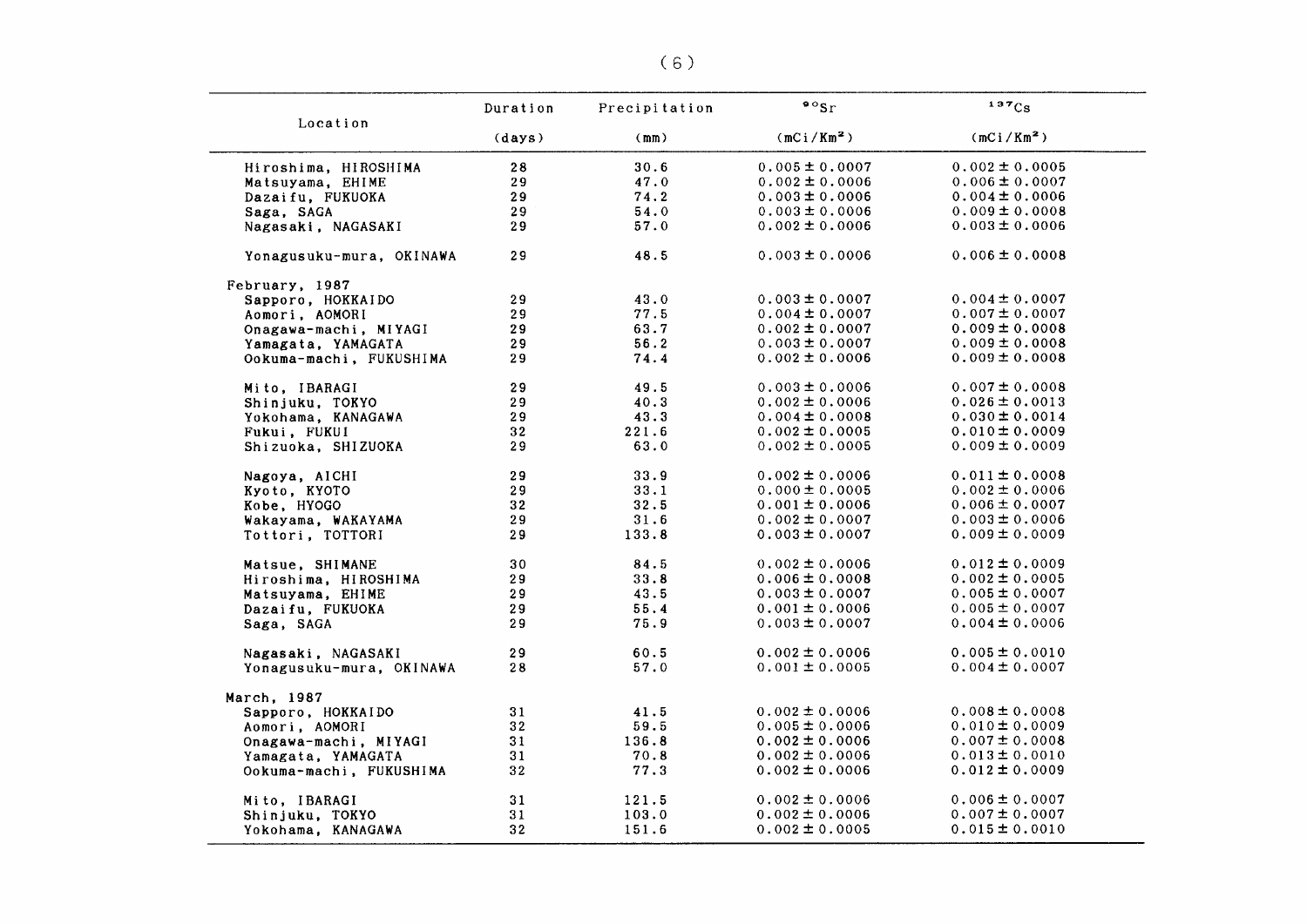|                          | Duration | Precipitation | $\circ \circ_{\rm Sr}$ | 137Cs              |
|--------------------------|----------|---------------|------------------------|--------------------|
| Location                 | (days)   | (mm)          | (mCi/Km <sup>2</sup> ) | $(mCi/Km^2)$       |
| Fukui, FUKUI             | 30       | 157.1         | $0.001 \pm 0.0006$     | $0.006 \pm 0.0007$ |
| Shizuoka, SHIZUOKA       | 31       | 281.0         | $0.002 \pm 0.0006$     | $0.009 \pm 0.0008$ |
| Nagoya, AICHI            | 31       | 184.8         | $0.001 \pm 0.0006$     | $0.010 \pm 0.0008$ |
| Kyoto, KYOTO             | 31       | 90.2          | $0.001 \pm 0.0006$     | $0.003 \pm 0.0006$ |
| Kobe, HYOGO              | 30       | 100.2         | $0.002 \pm 0.0006$     | $0.004 \pm 0.0006$ |
| Wakayama, WAKAYAMA       | 30       | 108.8         | $0.002 \pm 0.0006$     | $0.003 \pm 0.0006$ |
| Tottori, TOTTORI         | 31       | 126.2         | $0.004 \pm 0.0007$     | $0.007 \pm 0.0008$ |
| Matsue, SHIMANE          | 32       | 85.7          | $0.003 \pm 0.0006$     | $0.006 \pm 0.0007$ |
| Hiroshima, HIROSHIMA     | 31       | 161.5         | $0.002 \pm 0.0006$     | $0.002 \pm 0.0006$ |
| Matsuyama, EHIME         | 31       | 130.5         | $0.001 \pm 0.0006$     | $0.002 \pm 0.0005$ |
| Dazaifu, FUKUOKA         | 31       | 192.4         | $0.001 \pm 0.0006$     | $0.001 \pm 0.0006$ |
| Saga, SAGA               | 30       | 156.3         | $0.002 \pm 0.0006$     | $0.002 \pm 0.0006$ |
| Nagasaki, NAGASAKI       | 31       | 196.5         | $0.000 \pm 0.0006$     | $0.001 \pm 0.0005$ |
| Yonagusuku-mura, OKINAWA | 31       | 141.0         | $0.001 \pm 0.0006$     | $0.004 \pm 0.0006$ |
| April, 1987              |          |               |                        |                    |
| Sapporo, HOKKAIDO        | 31       | 27.0          | $0.001 \pm 0.0006$     | $0.015 \pm 0.0011$ |
| Aomori, AOMORI           | 29       | 28.0          | $0.006 \pm 0.0007$     | $0.011 \pm 0.0008$ |
| Onagawa-machi, MIYAGI    | 31       | 30.9          | $0.003 \pm 0.0006$     | $0.009 \pm 0.0009$ |
| Yamagata, YAMAGATA       | 31       | 9.7           | $0.001 \pm 0.0006$     | $0.006 \pm 0.0008$ |
| Ookuma-machi, FUKUSHIMA  | 31       | 24.2          | $0.002 \pm 0.0005$     | $0.003 \pm 0.0006$ |
| Mito, IBARAGI            | 31       | 37.5          | $0.002 \pm 0.0005$     | $0.003 \pm 0.0006$ |
| Shinjuku, TOKYO          | 31       | 36.6          | $0.002 \pm 0.0006$     | $0.003 \pm 0.0008$ |
| Yokohama, KANAGAWA       | 31       | 47.1          | $0.003 \pm 0.0006$     | $0.009 \pm 0.0008$ |
| Fukui, FUKUI             | 31       | 43.3          | $0.003 \pm 0.0009$     | $0.013 \pm 0.0013$ |
| Shizuoka, SHIZUOKA       | 31       | 91.0          | $0.003 \pm 0.0006$     | $0.006 \pm 0.0008$ |
| Nagoya, AICHI            | 31       | 70.5          | $0.001 \pm 0.0005$     | $0.007 \pm 0.0008$ |
| Kyoto, KYOTO             | 31       | 31.4          | $0.001 \pm 0.0005$     | $0.002 \pm 0.0005$ |
| Kobe, HYOGO              | 31       | 39.6          | $0.001 \pm 0.0006$     | $0.005 \pm 0.0007$ |
| Wakayama, WAKAYAMA       | 31       | 57.6          | $0.002 \pm 0.0006$     | $0.002 \pm 0.0006$ |
| Tottori, TOTTORI         | 31       | 51.1          | $0.006 \pm 0.0009$     | $0.021 \pm 0.0013$ |
| Matsue, SHIMANE          | 31       | 40.8          | $0.002 \pm 0.0006$     | $0.005 \pm 0.0008$ |
| Hiroshima, HIROSHIMA     | 31       | 64.0          | $0.003 \pm 0.0006$     | $0.001 \pm 0.0004$ |
| Matsuyama, EHIME         | 31       | 49.5          | $0.002 \pm 0.0006$     | $0.005 \pm 0.0007$ |
| Dazaifu, FUKUOKA         | 31       | 70.7          | $0.002 \pm 0.0006$     | $0.002 \pm 0.0006$ |
| Saga, SAGA               | 32       | 107.0         | $0.001 \pm 0.0006$     | $0.003 \pm 0.0007$ |
| Nagasaki, NAGASAKI       | 31       | 186.5         | $0.001 \pm 0.0005$     | $0.002 \pm 0.0005$ |
| Yonagusuku-mura, OKINAWA | 30       | 67.5          | $0.001 \pm 0.0006$     | $0.003 \pm 0.0006$ |
| May, 1987                |          |               |                        |                    |
| Sapporo, HOKKAIDO        | 32       | 50.5          | $0.003 \pm 0.0007$     | $0.013 \pm 0.0009$ |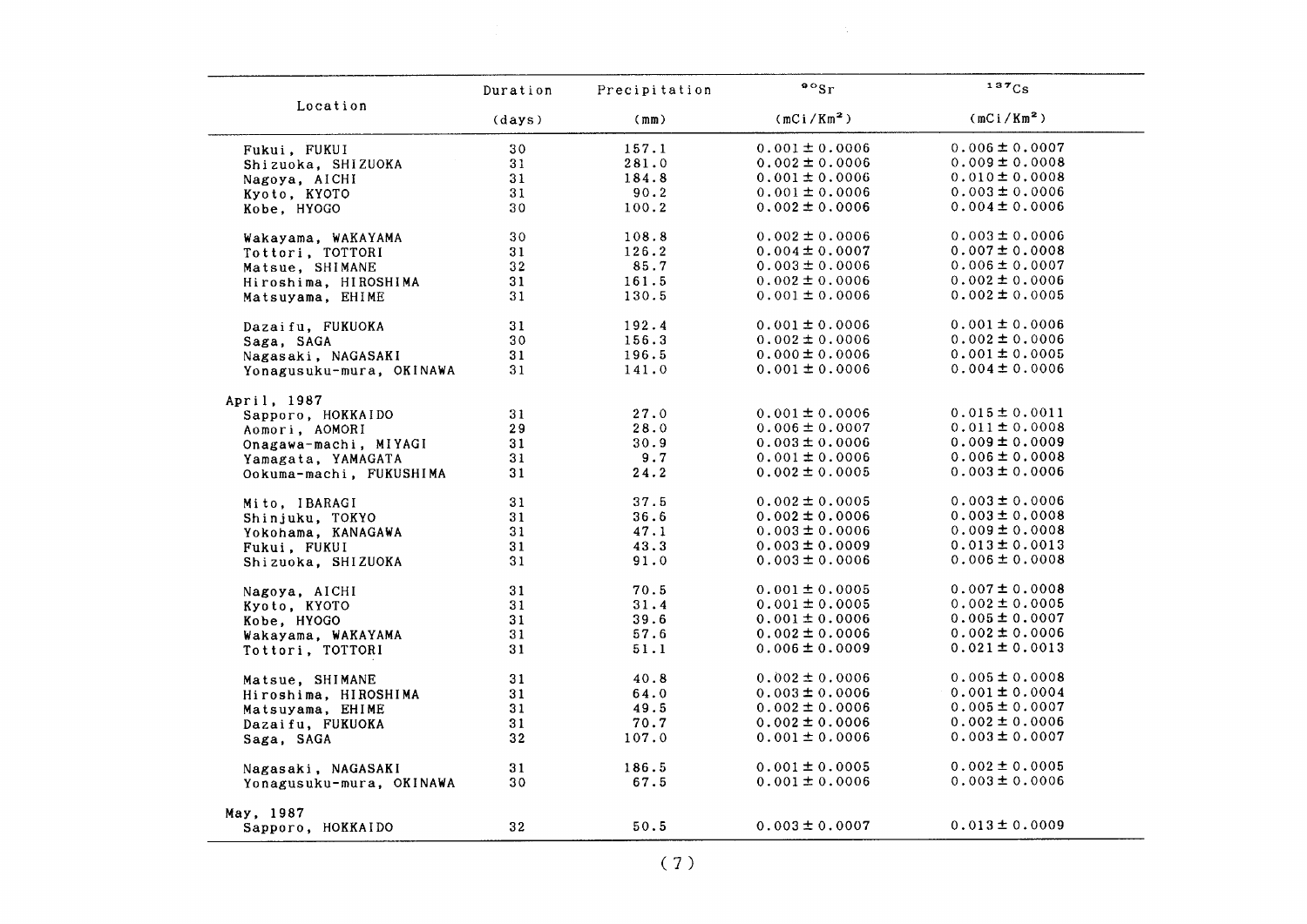| Location                 | Duration | Precipitation | $\bullet\circ_{\mathrm{Sr}}$ | 137Cs                  |
|--------------------------|----------|---------------|------------------------------|------------------------|
|                          | (days)   | (mm)          | (mCi/Km <sup>2</sup> )       | (mCi/Km <sup>2</sup> ) |
| Aomori, AOMORI           | 34       | 38.5          | $0.008 \pm 0.0008$           | $0.008 \pm 0.0007$     |
| Onagawa-machi, MIYAGI    | 32       | 128.0         | $0.003 \pm 0.0006$           | $0.003 \pm 0.0006$     |
| Yamagata, YAMAGATA       | 32       | 74.1          | $0.001 \pm 0.0005$           | $0.011 \pm 0.0009$     |
| Ookuma-machi, FUKUSHIMA  | 33       | 112.6         | $0.001 \pm 0.0006$           | $0.008 \pm 0.0009$     |
| Mito, IBARAGI            | 32       | 109.0         | $0.003 \pm 0.0011$           | $0.003 \pm 0.0005$     |
| Shinjuku, TOKYO          | 32       | 61.2          | $0.001 \pm 0.0006$           | $0.005 \pm 0.0007$     |
| Yokohama, KANAGAWA       | 31       | 120.8         | $0.001 \pm 0.0005$           | $0.010 \pm 0.0009$     |
| Fukui, FUKUI             | 33       | 209.6         | $0.002 \pm 0.0006$           | $0.005 \pm 0.0007$     |
| Shizuoka, SHIZUOKA       | 32       | 318.0         | $0.002 \pm 0.0005$           | $0.006 \pm 0.0007$     |
| Nagoya, AICHI            | 32       | 213.5         | $0.002 \pm 0.0006$           | $0.005 \pm 0.0007$     |
| Kyoto, KYOTO             | 32       | 125.8         | $0.001 \pm 0.0005$           | $0.003 \pm 0.0006$     |
| Kobe, HYOGO              | 30       | 177.2         | $0.001 \pm 0.0005$           | $0.002 \pm 0.0007$     |
| Wakayama, WAKAYAMA       | 33       | 203.6         | $0.002 \pm 0.0005$           | $0.002 \pm 0.0005$     |
| Tottori, TOTTORI         | 32       | 108.9         | $0.003 \pm 0.0007$           | $0.004 \pm 0.0007$     |
| Hiroshima, HIROSHIMA     | 32       | 158.5         | $0.003 \pm 0.0006$           | $0.006 \pm 0.0007$     |
| Matsuyama, EHIME         | 32       | 153.5         | $0.001 \pm 0.0005$           | $0.002 \pm 0.0005$     |
| Dazaifu, FUKUOKA         | 32       | 153.7         | $0.001 \pm 0.0005$           | $0.001 \pm 0.0004$     |
| Saga, SAGA               | 32       | 155.2         | $0.002 \pm 0.0007$           | $0.003 \pm 0.0007$     |
| Nagasaki, NAGASAKI       | 32       | 202.5         | $0.001 \pm 0.0005$           | $0.003 \pm 0.0005$     |
| Yonagusuku-mura, OKINAWA | 33       | 328.5         | $0.001 \pm 0.0005$           | $0.001 \pm 0.0004$     |
| June, 1987               |          |               |                              |                        |
| Sapporo, HOKKAIDO        | 31       | 16.0          | $0.001 \pm 0.0006$           | $0.006 \pm 0.0007$     |
| Onagawa-machi, MIYAGI    | 31       | 58.9          | $0.003 \pm 0.0007$           | $0.003 \pm 0.0006$     |
| Yamagata, YAMAGATA       | 31       | 61.9          | $0.002 \pm 0.0006$           | $0.005 \pm 0.0006$     |
| Ookuma-machi, FUKUSHIMA  | 31       | 82.4          | $0.001 \pm 0.0006$           | $0.009 \pm 0.0008$     |
| Mito, IBARAGI            | 31       | 59.0          | $0.001 \pm 0.0006$           | $0.006 \pm 0.0006$     |
| Shinjuku, TOKYO          | 31       | 122.1         | $0.001 \pm 0.0005$           | $0.003 \pm 0.0005$     |
| Yokohama, KANAGAWA       | 32       | 162.7         | $0.002 \pm 0.0006$           | $0.008 \pm 0.0008$     |
| Fukui, FUKUI             | 31       | 118.3         | $0.001 \pm 0.0006$           | $0.004 \pm 0.0007$     |
| Shizuoka, SHIZUOKA       | 31       | 194.5         | $0.002 \pm 0.0007$           | $0.011 \pm 0.0009$     |
| Nagoya, AICHI            | 31       | 77.2          | $0.001 \pm 0.0007$           | $0.003 \pm 0.0005$     |
| Kyoto, KYOTO             | 31       | 120.1         | $0.001 \pm 0.0006$           | $0.003 \pm 0.0006$     |
| Kobe, HYOGO              | 33       | 113.3         | $0.001 \pm 0.0006$           | $0.003 \pm 0.0006$     |
| Wakayama, WAKAYAMA       | 30       | 144.5         | $0.001 \pm 0.0006$           | $0.003 \pm 0.0008$     |
| Tottori, TOTTORI         | 31       | 205.9         | $0.001 \pm 0.0006$           | $0.006 \pm 0.0009$     |
| Hiroshima, HIROSHIMA     | 31       | 243.4         | $0.004 \pm 0.0006$           | $0.002 \pm 0.0005$     |
| Matsuyama, EHIME         | 31       | 160.5         | $0.001 \pm 0.0005$           | $0.005 \pm 0.0008$     |
| Dazaifu, FUKUOKA         | 31       | 322.2         | $0.001 \pm 0.0005$           | $0.002 \pm 0.0008$     |
| Saga, SAGA               | 31       | 292.7         | $0.002 \pm 0.0006$           | $0.004 \pm 0.0007$     |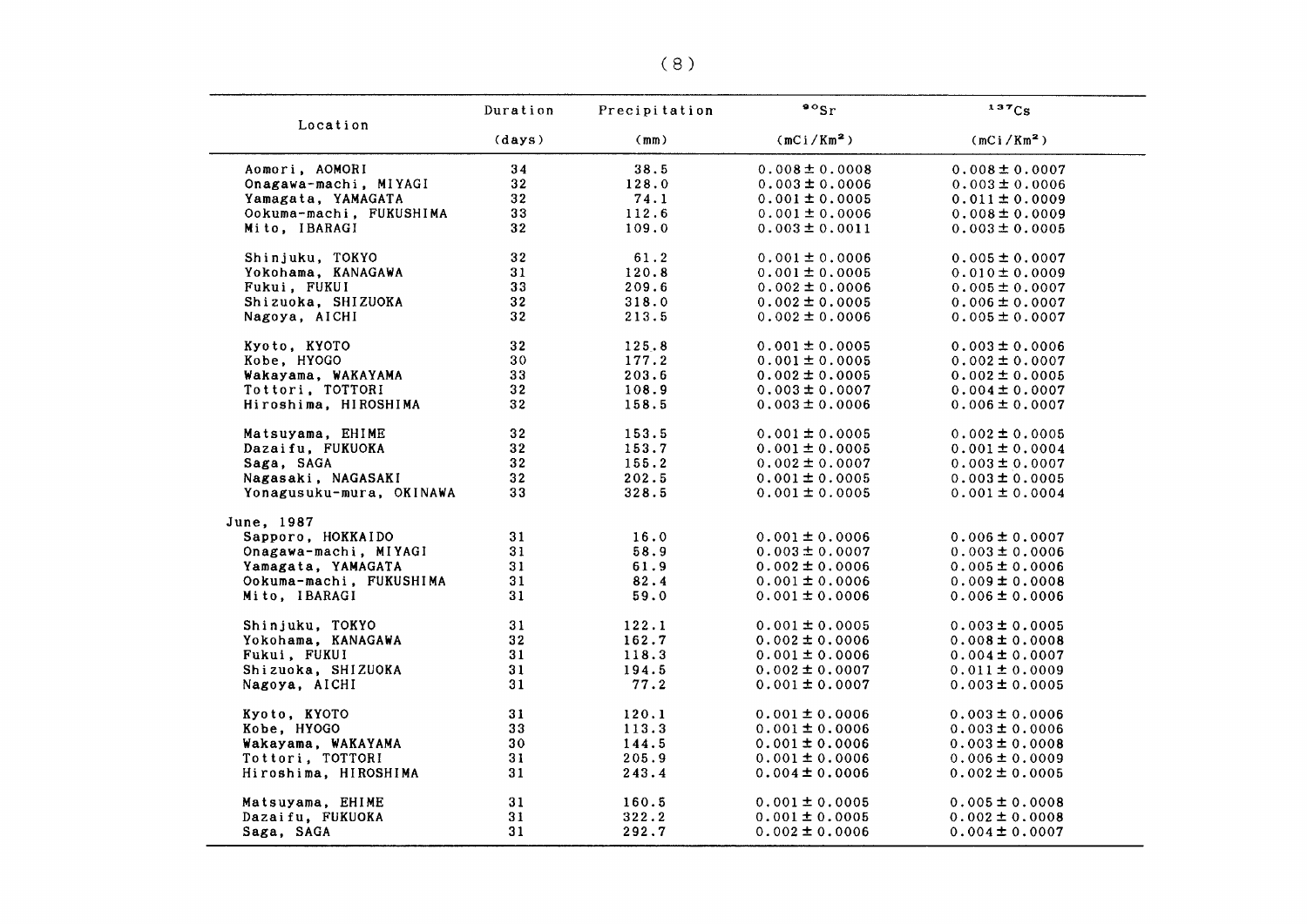|                                                | Duration | Precipitation  | $\cdot$ $\cdot$ $\cdot$                  | $137C_S$                                 |
|------------------------------------------------|----------|----------------|------------------------------------------|------------------------------------------|
| Location                                       | (days)   | (mm)           | (mCi/Km <sup>2</sup> )                   | (mCi/Km <sup>2</sup> )                   |
| Nagasaki, NAGASAKI<br>Yonagusuku-mura, OKINAWA | 31<br>30 | 208.0<br>365.5 | $0.003 \pm 0.0006$<br>$0.000 \pm 0.0005$ | $0.004 \pm 0.0008$<br>$0.002 \pm 0.0007$ |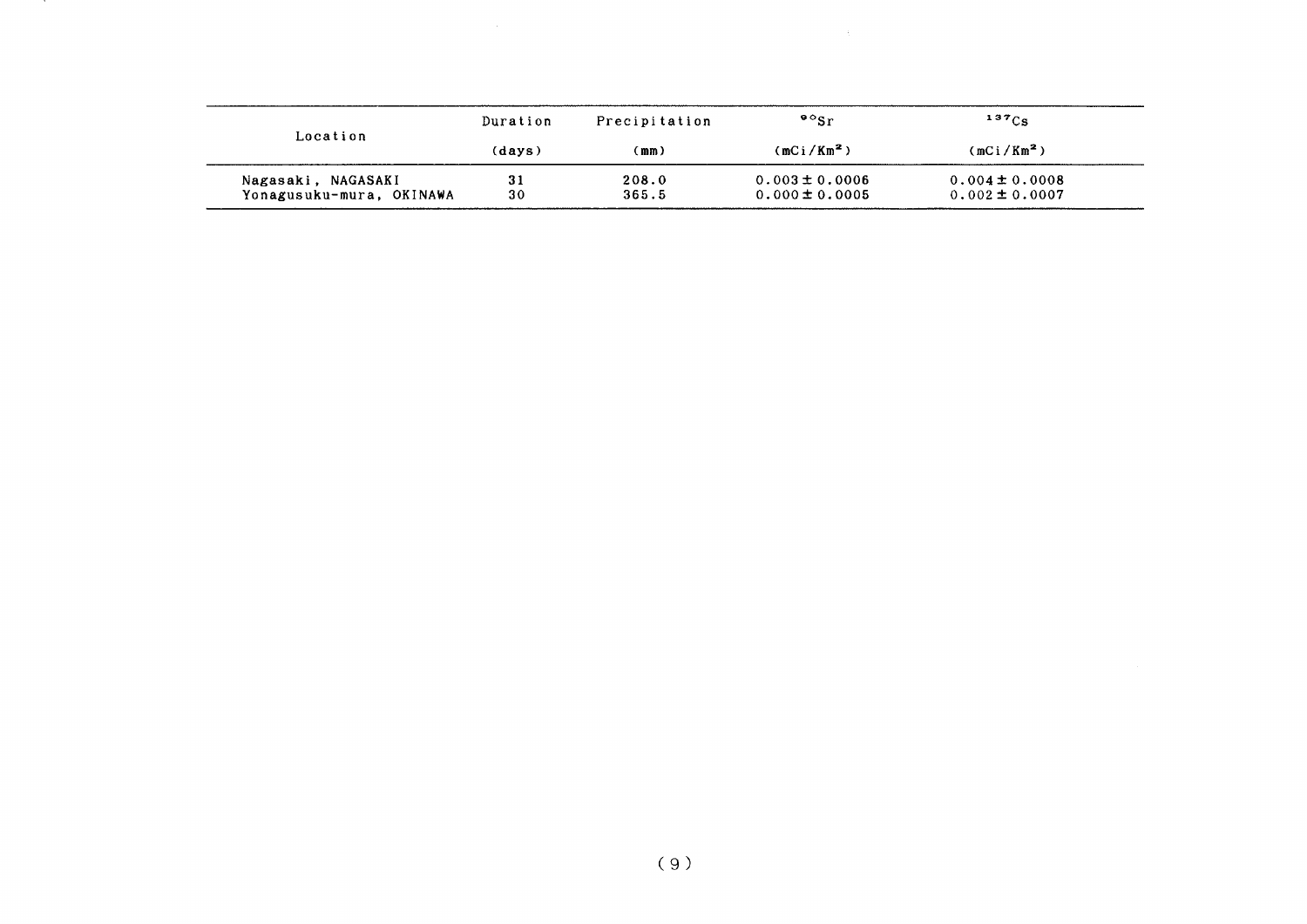#### (1)-2 Strontium-90 and Cesium-137in Rain and Dry Fal10ut(for WHO program) (from Jan.1987 to JⅦ1.1987)

 $\sim 40\%$ 

-continued from NO. 78 of this publication-

| Location             | Duration | Precipitation | $\circ \circ_{\mathsf{Sr}}$ | 137Cs                  |
|----------------------|----------|---------------|-----------------------------|------------------------|
|                      | (days)   | (mm)          | (mCi/Km <sup>2</sup> )      | (mCi/Km <sup>2</sup> ) |
| January, 1987        |          |               |                             |                        |
| Akita, AKITA         | 31       | 145.3         | $0.002 \pm 0.0006$          | $0.009 \pm 0.0008$     |
| Niigata, NIIGATA     | 28       | 65.5          | $0.001 \pm 0.0004$          | $0.009 \pm 0.0007$     |
| Kanazawa, ISHIKAWA   | 27       | 190.0         | $0.002 \pm 0.0006$          | $0.012 \pm 0.0009$     |
| Nagano, NAGANO       | 30       | 38.6          | $0.001 \pm 0.0006$          | $0.003 \pm 0.0006$     |
| Osaka, OSAKA         | 28       | 37.0          | $0.001 \pm 0.0005$          | $0.005 \pm 0.0006$     |
| Okayama, OKAYAMA     | 29       | 26.1          | $0.000 \pm 0.0005$          | $0.004 \pm 0.0007$     |
| Yamaguchi, YAMAGUCHI | 29       | 97.0          | $0.002 \pm 0.0006$          | $0.006 \pm 0.0007$     |
| Kochi, KOCHI         | 28       | 32.9          | $0.004 \pm 0.0006$          | $0.007 \pm 0.0008$     |
| Kagoshima, KAGOSHIMA | 29       | 55.5          | $0.004 \pm 0.0006$          | $0.003 \pm 0.0006$     |
| February, 1987       |          |               |                             |                        |
| Akita, AKITA         | 31       | 110.0         | $0.003 \pm 0.0007$          | $0.014 \pm 0.0010$     |
| Chiba, CHIBA         | 29       | 50.1          | $0.001 \pm 0.0006$          | $0.008 \pm 0.0008$     |
| Niigata, NIIGATA     | 29       | 65.9          | $0.002 \pm 0.0006$          | $0.007 \pm 0.0008$     |
| Kanazawa, ISHIKAWA   | 29       | 90.5          | $0.003 \pm 0.0006$          | $0.007 \pm 0.0008$     |
| Nagano, NAGANO       | 29       | 35.3          | $0.001 \pm 0.0006$          | $0.005 \pm 0.0007$     |
| Osaka, OSAKA         | 29       | 50.9          | $0.002 \pm 0.0007$          | $0.007 \pm 0.0008$     |
| Okayama, OKAYAMA     | 29       | 48.7          | $0.002 \pm 0.0006$          | $0.008 \pm 0.0008$     |
| Yamaguchi, YAMAGUCHI | 29       | 81.5          | $0.002 \pm 0.0006$          | $0.007 \pm 0.0008$     |
| Kochi, KOCHI         | 29       | 40.0          | $0.005 \pm 0.0007$          | $0.010 \pm 0.0009$     |
| Kagoshima, KAGOSHIMA | 29       | 63.0          | $0.007 \pm 0.0008$          | $0.006 \pm 0.0007$     |
| March, 1987          |          |               |                             |                        |
| Akita, AKITA         | 31       | 127.7         | $0.002 \pm 0.0005$          | $0.008 \pm 0.0008$     |
| Chiba, CHIBA         | 31       | 101.0         | $0.002 \pm 0.0007$          | $0.004 \pm 0.0007$     |
| Niigata, NIIGATA     | 31       | 66.1          | $0.004 \pm 0.0006$          | $0.008 \pm 0.0008$     |
| Kanazawa, ISHIKAWA   | 32       | 214.0         | $0.002 \pm 0.0006$          | $0.008 \pm 0.0008$     |
| Nagano, NAGANO       | 31       | 54.6          | $0.002 \pm 0.0006$          | $0.005 \pm 0.0007$     |
| Osaka, OSAKA         | 30       | 134.6         | $0.002 \pm 0.0006$          | $0.005 \pm 0.0007$     |
| Okayama, OKAYAMA     | 31       | 109.0         | $0.001 \pm 0.0006$          | $0.005 \pm 0.0007$     |
| Yamaguchi, YAMAGUCHI | 31       | 249.0         | $0.002 \pm 0.0006$          | $0.003 \pm 0.0006$     |
| Kochi, KOCHI         | 30       | 208.7         | $0.005 \pm 0.0008$          | $0.006 \pm 0.0007$     |
| Kagoshima, KAGOSHIMA | 31       | 178.5         | $0.004 \pm 0.0007$          | $0.002 \pm 0.0006$     |
| April, 1987          |          |               |                             |                        |
| Akita, AKITA         | 31       | 64.1          | $0.002 \pm 0.0006$          | $0.009 \pm 0.0009$     |

Table (1)-2: Strontium-90 and Cesium-137 in Rain and Dry Fallout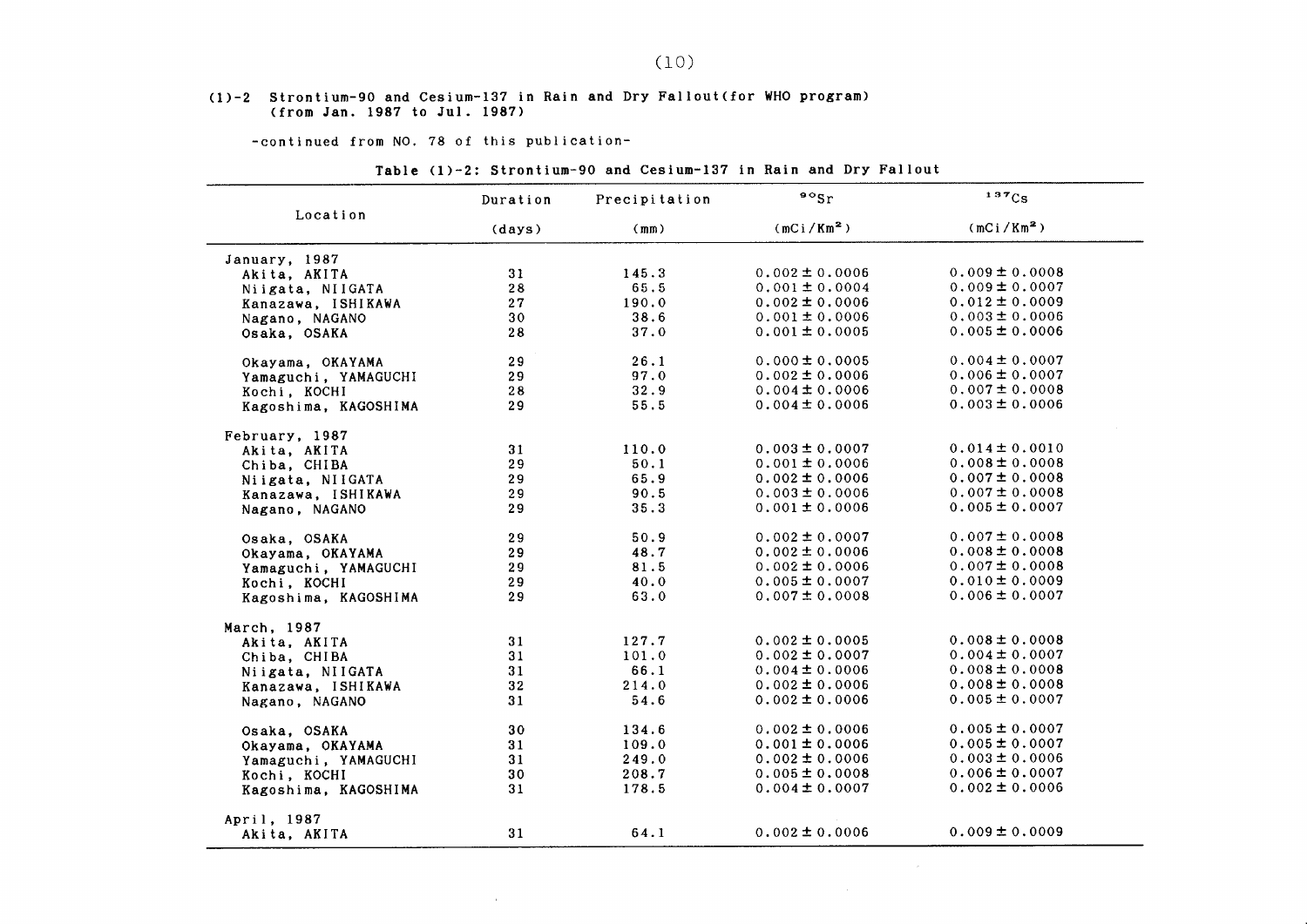|                      | Duration | Precipitation | $\bullet \circ$ Sr | 137Cs                  |
|----------------------|----------|---------------|--------------------|------------------------|
| Location             | (days)   | (mm)          | $(mCi/Km^2)$       | (mCi/Km <sup>2</sup> ) |
| Chiba, CHIBA         | 30       | 79.4          | $0.001 \pm 0.0005$ | $0.008 \pm 0.0007$     |
| Niigata, NIIGATA     | 31       | 15.5          | $0.003 \pm 0.0006$ | $0.006 \pm 0.0007$     |
| Kanazawa, ISHIKAWA   | 31       | 47.0          | $0.002 \pm 0.0006$ | $0.016 \pm 0.0011$     |
| Nagano, NAGANO       | 31       | 6.5           | $0.001 \pm 0.0006$ | $0.009 \pm 0.0009$     |
| Osaka, OSAKA         | 32       | 47.3          | $0.001 \pm 0.0006$ | $0.004 \pm 0.0006$     |
| Okayama, OKAYAMA     | 31       | 32.4          | $0.001 \pm 0.0006$ | $0.004 \pm 0.0006$     |
| Yamaguchi, YAMAGUCHI | 30       | 174.0         | $0.002 \pm 0.0006$ | $0.003 \pm 0.0006$     |
| Kochi, KOCHI         | 32       | 150.6         | $0.003 \pm 0.0007$ | $0.003 \pm 0.0006$     |
| Kagoshima, KAGOSHIMA | 31       | 237.5         | $0.003 \pm 0.0006$ | $0.002 \pm 0.0005$     |
| May, 1987            |          |               |                    |                        |
| Akita, AKITA         | 32       | 150.0         | $0.002 \pm 0.0006$ | $0.005 \pm 0.0007$     |
| Chiba, CHIBA         | 33       | 101.9         | $0.000 \pm 0.0005$ | $0.006 \pm 0.0007$     |
| Niigata, NIIGATA     | 32       | 75.4          | $0.002 \pm 0.0006$ | $0.003 \pm 0.0005$     |
| Kanazawa, ISHIKAWA   | 30       | 236.5         | $0.002 \pm 0.0006$ | $0.004 \pm 0.0007$     |
| Nagano, NAGANO       | 32       | 65.8          | $0.001 \pm 0.0005$ | $0.004 \pm 0.0007$     |
| Osaka, OSAKA         | 32       | 158.5         | $0.001 \pm 0.0005$ | $0.003 \pm 0.0007$     |
| Okayama, OKAYAMA     | 32       | 117.6         | $0.002 \pm 0.0005$ | $0.002 \pm 0.0005$     |
| Yamaguchi, YAMAGUCHI | 33       | 158.0         | $0.001 \pm 0.0005$ | $0.003 \pm 0.0006$     |
| Kochi, KOCHI         | 32       | 348.8         | $0.003 \pm 0.0006$ | $0.007 \pm 0.0008$     |
| Kagoshima, KAGOSHIMA | 32       | 212.0         | $0.002 \pm 0.0007$ | $0.001 \pm 0.0005$     |
| June, 1987           |          |               |                    |                        |
| Akita, AKITA         | 31       | 49.3          | $0.002 \pm 0.0006$ | $0.003 \pm 0.0005$     |
| Chiba, CHIBA         | 31       | 138.6         | $0.001 \pm 0.0005$ | $0.008 \pm 0.0007$     |
| Niigata, NIIGATA     | 31       | 21.9          | $0.001 \pm 0.0006$ | $0.003 \pm 0.0006$     |
| Kanazawa, ISHIKAWA   | 33       | 147.5         | $0.001 \pm 0.0006$ | $0.002 \pm 0.0005$     |
| Nagano, NAGANO       | 31       | 64.8          | $0.001 \pm 0.0006$ | $0.004 \pm 0.0006$     |
| Osaka, OSAKA         | 31       | 97.2          | $0.001 \pm 0.0005$ | $0.005 \pm 0.0007$     |
| Okayama, OKAYAMA     | 31       | 103.7         | $0.001 \pm 0.0005$ | $0.002 \pm 0.0007$     |
| Yamaguchi, YAMAGUCHI | 31       | 221.0         | $0.000 \pm 0.0006$ | $0.001 \pm 0.0006$     |
| Kochi, KOCHI         | 31       | 332.6         | $0.002 \pm 0.0006$ | $0.004 \pm 0.0007$     |
| Kagoshima, KAGOSHIMA | 31       | 131.0         | $0.001 \pm 0.0006$ | $0.003 \pm 0.0007$     |
| July, 1987           |          |               |                    |                        |
| Chiba, CHIBA         | 34       | 62.8          | $0.000 \pm 0.0007$ | $0.004 \pm 0.0006$     |

 $\sim$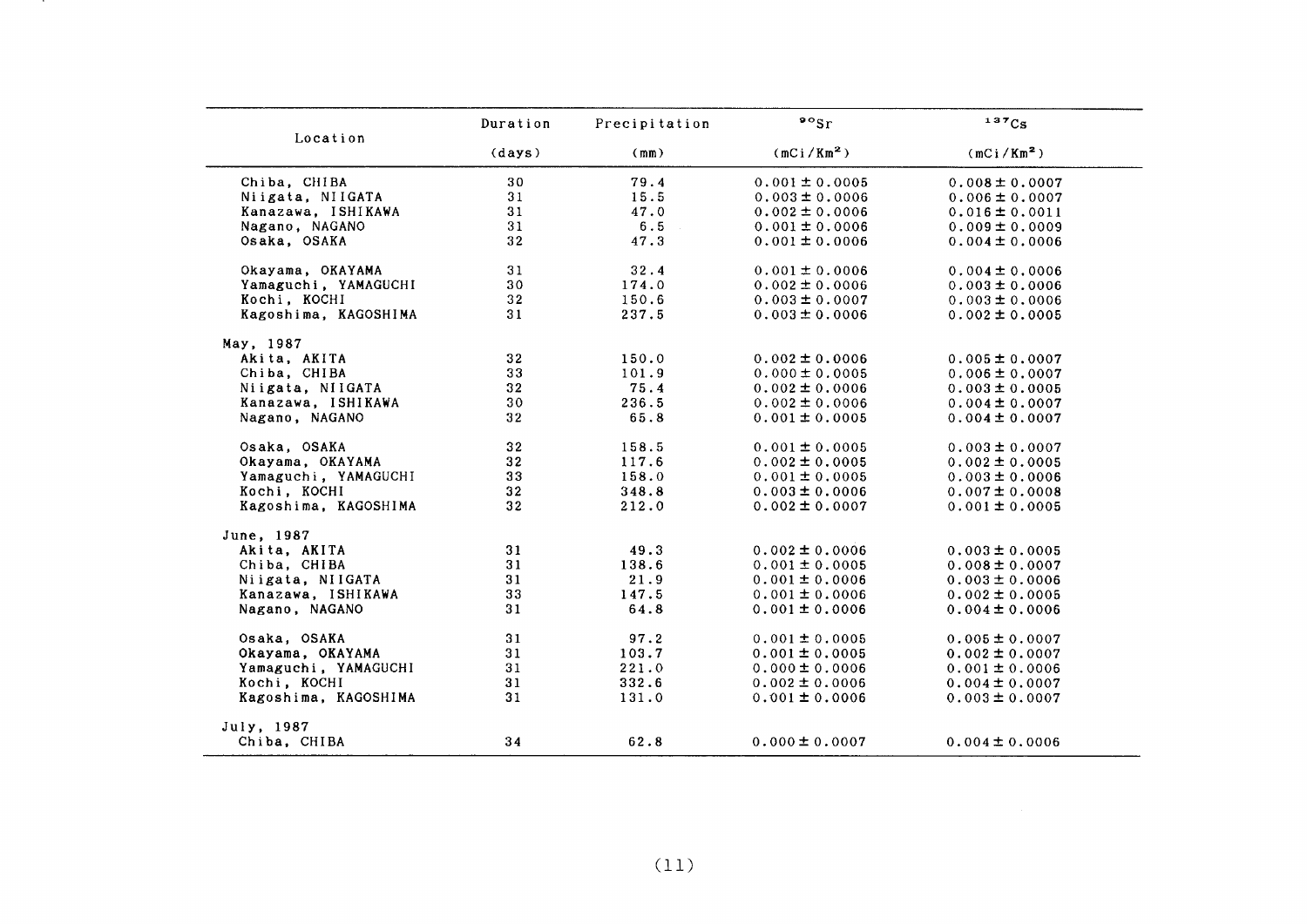#### (2) Strontium-90 and Cesium-137 in Airborne Dust (from Apr.1986 toJun.1987)

-COntinued from NO.78 0f this publication-

(14)

| Table (2): Strontium-90 and Cesium-137 in Airborne Dust |
|---------------------------------------------------------|
|---------------------------------------------------------|

| Location                      | Sampling<br>period | Absorption<br>volume | $\cdot \cdot$              | 137Cs                      |
|-------------------------------|--------------------|----------------------|----------------------------|----------------------------|
|                               |                    | $(m^3)$              | $(10^{-3} \text{pCi/m}^3)$ | $(10^{-3} \text{pCi/m}^3)$ |
| April $\sim$ July, 1986       |                    |                      |                            |                            |
| Mito, IBARAGI                 | $4 \sim 7$         | 14,087               | $0.2 \pm 0.02$             | 33.<br>± 0.2               |
| $July \sim October, 1986$     |                    |                      |                            |                            |
| Mito, IBARAGI                 | $7 \sim 10$        | 14,331               | $0.0 \pm 0.02$             | $0.1 \pm 0.02$             |
| October $\sim$ December, 1986 |                    |                      |                            |                            |
| Ookuma-machi, FUKUSHIMA       | $10 \sim 12$       | 11,928               | $0.02 \pm 0.02$            | $0.1 \pm 0.02$             |
| Mito. IBARAGI                 | $10 - 12$          | 10,514               | $0.0 \pm 0.02$             | $0.1 \pm 0.02$             |
| Niigata, NIIGATA              | $10 \sim 12$       | 14,009               | $0.01 \pm 0.02$            | $0.03 \pm 0.02$            |
| Kyoto, KYOTO                  | $10 \sim 12$       | 5,995                | $0.0 \pm 0.04$             | $0.3 \pm 0.05$             |
| Osaka, OSAKA                  | $10 - 12$          | 13,521               | $0.02 \pm 0.02$            | $0.04 \pm 0.02$            |
| Tottori, TOTTORI              | $10 \sim 12$       | 11,688               | $0.05 \pm 0.02$            | $0.04 \pm 0.02$            |
| Nagasaki, NAGASAKI            | $10 - 12$          | 14,964               | $0.04 \pm 0.02$            | $0.03 \pm 0.01$            |
| January $\sim$ April, 1987    |                    |                      |                            |                            |
| Ookuma-machi, FUKUSHIMA       | $1 \sim 4$         | 11,810               | $0.0 \pm 0.02$             | $0.1 \pm 0.02$             |
| Mito. IBARAGI                 | $1 \sim 4$         | 8,155                | $0.03 \pm 0.03$            | $0.1 \pm 0.02$             |
| Niigata, NIIGATA              | $1 \sim 4$         | 13,987               | $0.0 \pm 0.02$             | $0.1 \pm 0.01$             |
| Fukui, FUKUI                  | $1 \sim 4$         | 15,966               | $0.01 \pm 0.02$            | $0.04 \pm 0.01$            |
| Hamaoka-machi, SHIZUOKA       | $1 \sim 4$         | 12,164               | $0.05 \pm 0.02$            | $0.3 \pm 0.03$             |
| Nagoya, AICHI                 | $1 \sim 4$         | 9,473                | $0.0 \pm 0.02$             | $0.1 \pm 0.03$             |
| Kyoto, KYOTO                  | $1 \sim 4$         | 6,571                | $0.1 \pm 0.04$             | $0.1 \pm 0.03$             |
| Osaka, OSAKA                  | $1 \sim 4$         | 14,263               | $0.01 \pm 0.02$            | $0.04 \pm 0.01$            |
| Kobe, HYOGO                   | $1 \sim 4$         | 9,940                | $0.1 \pm 0.03$             | $0.03 \pm 0.02$            |
| Tottori, TOTTORI              | $1 \sim 4$         | 10,869               | $0.2 \pm 0.24$             | $0.1 \pm 0.02$             |
| Hiroshima, HIROSHIMA          | $1 \sim 4$         | 10,830               | $0.04 \pm 0.02$            | $0.1 \pm 0.02$             |
| Nagasaki, NAGASAKI            | $1 \sim 4$         | 9,999                | $0.01 \pm 0.03$            | $0.03 \pm 0.01$            |
| April $\sim$ June, 1987       |                    |                      |                            |                            |
| Fukui, FUKUI                  | $4 \sim 6$         | 16,478               | $0.0 \pm 0.02$             | $0.1 \pm 0.02$             |
| Hamaoka-machi, SHIZUOKA       | $4 \sim 6$         | 12,791               | $0.0 \pm 0.02$             | $0.1 \pm 0.02$             |
| Nagoya, AICHI                 | $4 \sim 6$         | 9,665                | $0.0 \pm 0.03$             | $0.1 \pm 0.02$             |
| Kyoto, KYOTO                  | $4 \sim 6$         | 6,270                | $0.02 \pm 0.05$            | $0.2 \pm 0.04$             |
| Osaka, OSAKA                  | $4 \sim 6$         | 14,212               | $0.0 \pm 0.02$             | $0.1 \pm 0.02$             |
| Kobe, HYOGO                   | $4 \sim 6$         | 9,184                | $0.02 \pm 0.03$            | $0.05 \pm 0.02$            |

 $\mathcal{M}^{\mathrm{max}}_{\mathrm{max}}$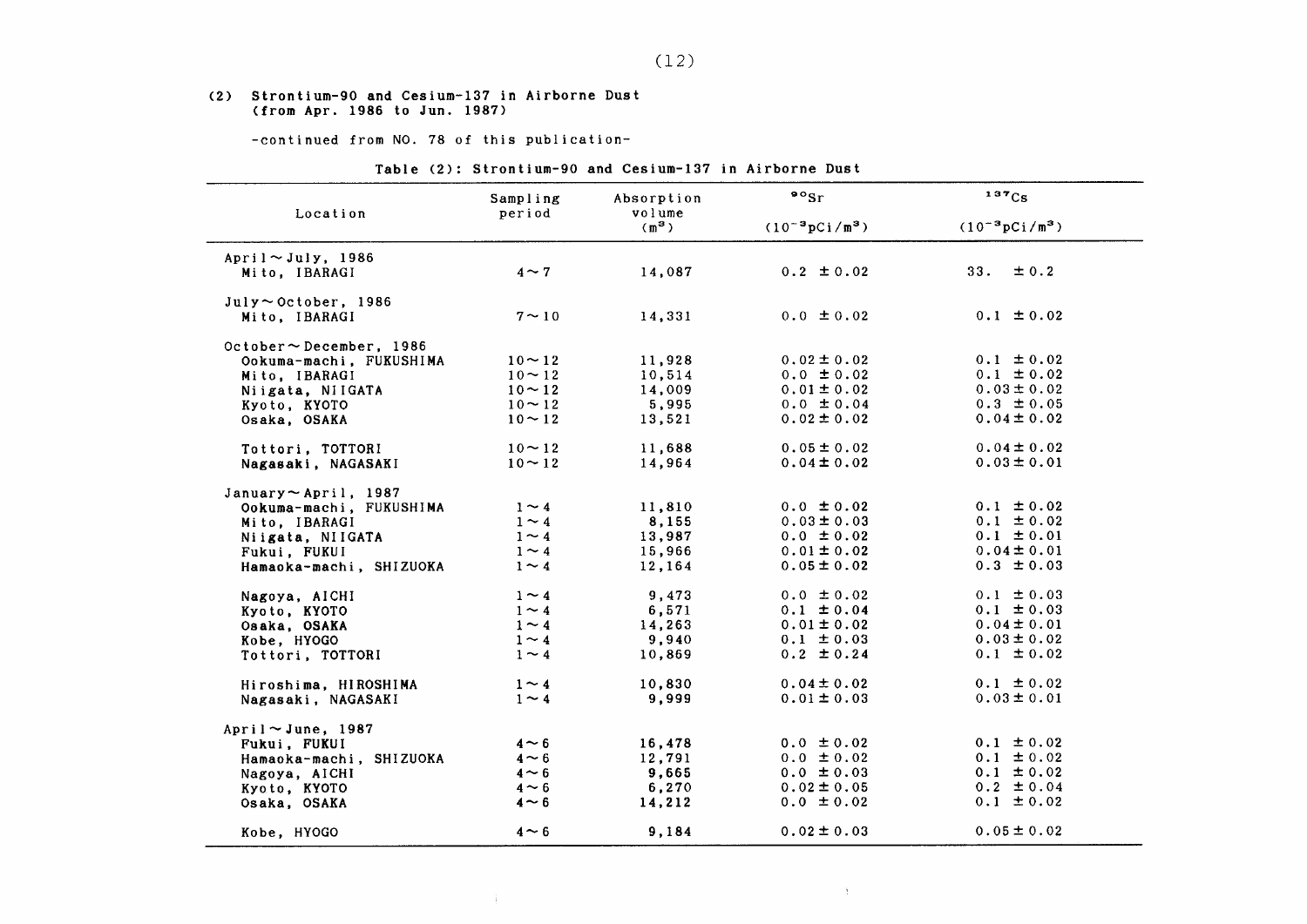| Location             | Sampling<br>period | Absorption<br>volume | $\bullet \circ_{\text{S}r}$ | $137C_S$                   |  |
|----------------------|--------------------|----------------------|-----------------------------|----------------------------|--|
|                      |                    | (m <sup>3</sup> )    | $(10^{-3} \text{pCi/m}^3)$  | $(10^{-3} \text{pCi/m}^3)$ |  |
| Tottori, TOTTORI     | $4 \sim 6$         | 9.159                | $0.01 \pm 0.02$             | $0.1 \pm 0.03$             |  |
| Hiroshima, HIROSHIMA | $4 \sim 6$         | 10,021               | $0.03 \pm 0.02$             | $0.05 \pm 0.02$            |  |
| Nagasaki, NAGASAKI   | $4 \sim 6$         | 9.765                | $0.04 \pm 0.03$             | $0.1 \pm 0.02$             |  |

 $\mathcal{L}^{\text{max}}_{\text{max}}$  ,  $\mathcal{L}^{\text{max}}_{\text{max}}$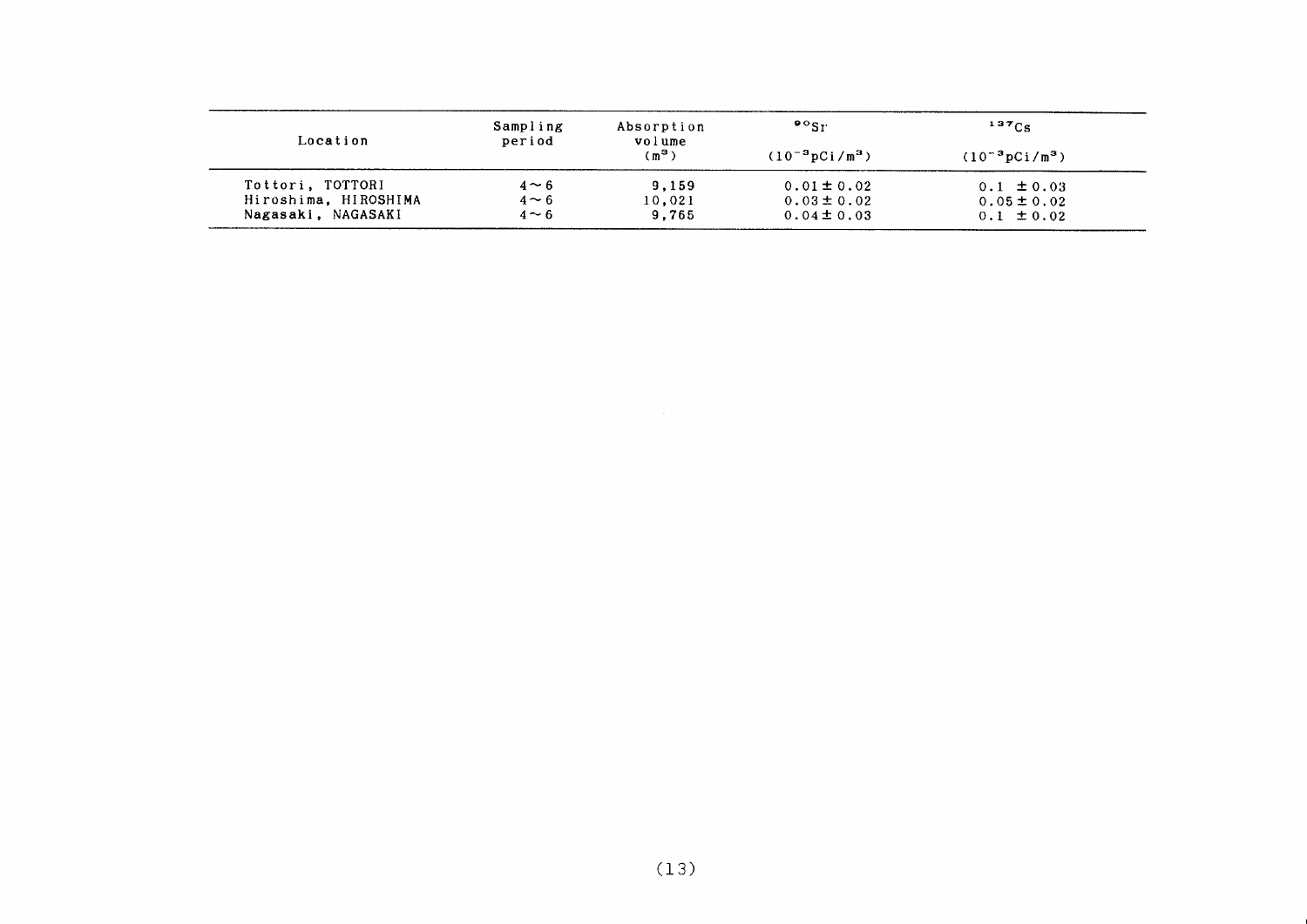#### (3) Strontium-90 and Cesium-137in Service Vater (from Jun. 1986 to Jul. 1987)

-COntinued from NO.78 0f this publication-

 $\sim 10^5$ 

#### Table (3): Strontium-90 and Cesium-137 in Service Water

|                        |     | $\frac{90}{ST}$  | 137Cs<br>(pCi/l)  |  |
|------------------------|-----|------------------|-------------------|--|
| Location               | pH  | (pCi/l)          |                   |  |
| (Source Water)         |     |                  |                   |  |
| December, 1986         |     |                  |                   |  |
| Katsushika, TOKYO      | 7.1 | $0.06 \pm 0.005$ | $0.01 \pm 0.003$  |  |
| Fukuoka, FUKUOKA       | 6.9 | $0.08 \pm 0.005$ | $0.01 \pm 0.003$  |  |
| January, 1987          |     |                  |                   |  |
| Sapporo, HOKKAIDO      | 7.1 | $0.08 \pm 0.005$ | $0.01 \pm 0.003$  |  |
| Kyoto, KYOTO           | 7.5 | $0.16 \pm 0.007$ | $0.02 \pm 0.003$  |  |
| June, 1987             |     |                  |                   |  |
| Katsushika, TOKYO      | 7.3 | $0.07 \pm 0.005$ | $0.02 \pm 0.004$  |  |
| Tsukui-machi, KANAGAWA | 6.8 | $0.02 \pm 0.003$ | $0.01 \pm 0.003$  |  |
| Inuyama, AICHI         | 7.0 | $0.07 \pm 0.005$ | $0.01 \pm 0.003$  |  |
| Moriguchi, OSAKA       | 7.0 | $0.13 \pm 0.006$ | $0.02 \pm 0.003$  |  |
| Fukuoka, FUKUOKA       | 7.5 | $0.06 \pm 0.005$ | $0.01 \pm 0.003$  |  |
| July, 1987             |     |                  |                   |  |
| Sapporo, HOKKAIDO      | 7.3 | $0.07 \pm 0.005$ | $0.01 \pm 0.003$  |  |
| (Tap Water)            |     |                  |                   |  |
| June, 1986             |     |                  |                   |  |
| Matsue, SHIMANE        | 7.3 | $0.13 \pm 0.006$ | $0.01 \pm 0.003$  |  |
| December, 1986         |     |                  |                   |  |
| Yamagata, YAMAGATA     | 7.2 | $0.08 \pm 0.005$ | $0.01 \pm 0.003$  |  |
| Katsushika, TOKYO      | 6.9 | $0.05 \pm 0.004$ | $0.01 \pm 0.003$  |  |
| Matsue, SHIMANE        | 7.2 | $0.12 \pm 0.006$ | $0.01 \pm 0.002$  |  |
| Fukuoka, FUKUOKA       | 6.9 | $0.09 \pm 0.005$ | $0.01 \pm 0.003$  |  |
| Saga, SAGA             | 7.2 | $0.06 \pm 0.005$ | $0.002 \pm 0.003$ |  |
| Nagasaki, NAGASAKI     | 7.2 | $0.06 \pm 0.005$ | $0.01 \pm 0.003$  |  |
| Kagoshima, KAGOSHIMA   | 6.4 | $0.02 \pm 0.003$ | $0.005 \pm 0.003$ |  |
| January, 1987          |     |                  |                   |  |
| Kyoto, KYOTO           | 6.8 | $0.15 \pm 0.007$ | $0.01 \pm 0.003$  |  |
| Wakayama, WAKAYAMA     | 7.1 | $0.07 \pm 0.005$ | $0.01 \pm 0.003$  |  |
| Hiroshima, HIROSHIMA   | 6.7 | $0.07 \pm 0.005$ | $0.01 \pm 0.003$  |  |
| May, 1987              |     |                  |                   |  |
| Hiroshima, HIROSHIMA   | 6.9 | $0.08 \pm 0.005$ | $0.01 \pm 0.003$  |  |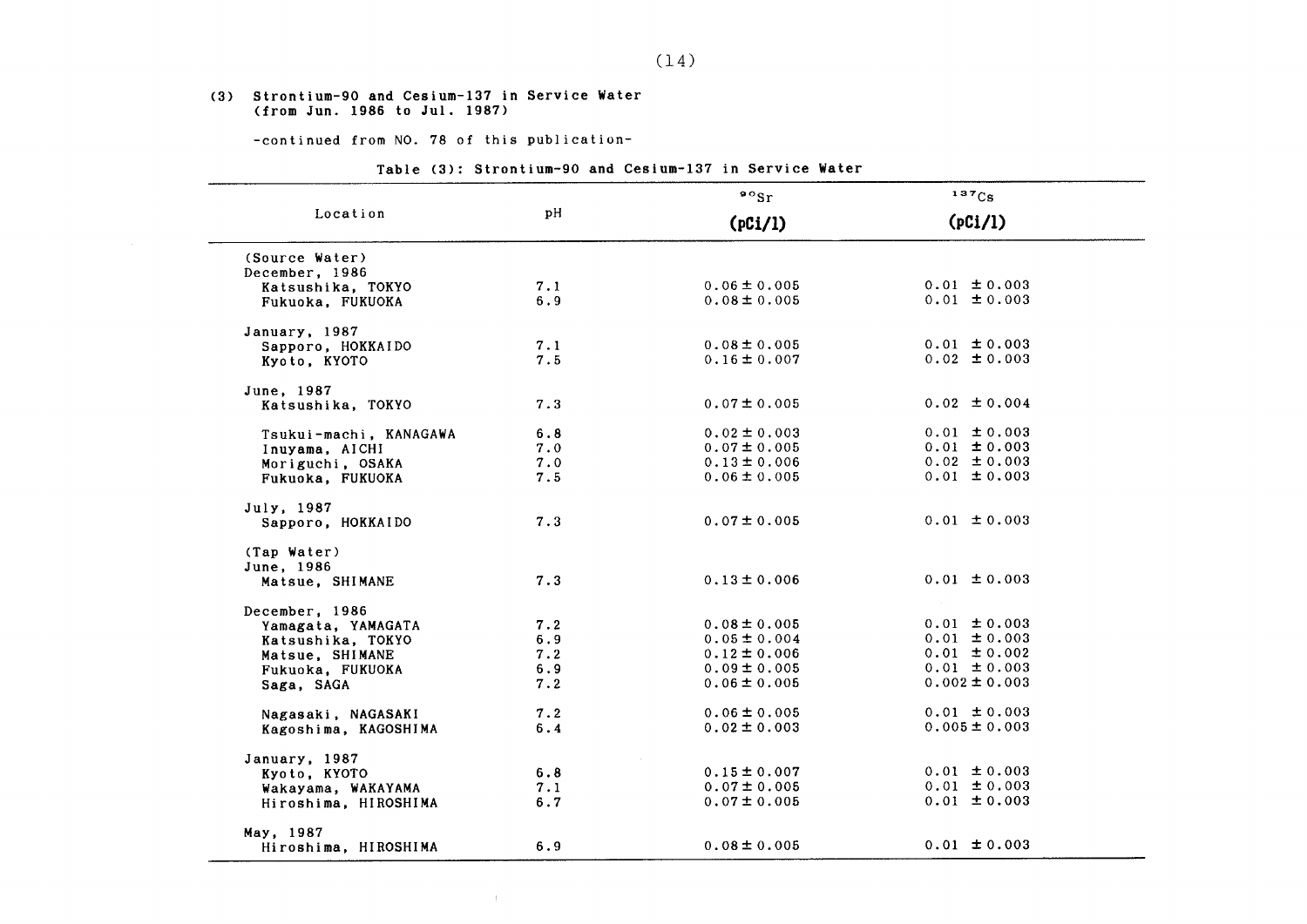|                      |     | $\frac{90}{5}$   | 137Cs             |
|----------------------|-----|------------------|-------------------|
| Location             | pH  | (pCi/l)          | (pCi/l)           |
| June, 1987           |     |                  |                   |
| Wakkanai, HOKKAIDO   | 6.8 | $0.05 \pm 0.005$ | $0.01 \pm 0.003$  |
| Aomori, AOMORI       | 7.5 | $0.04 \pm 0.004$ | $0.02 \pm 0.003$  |
| Yamagata, YAMAGATA   | 6.8 | $0.07 \pm 0.005$ | $0.01 \pm 0.003$  |
| Fukushima, FUKUSHIMA | 7.0 | $0.13 \pm 0.006$ | $0.002 \pm 0.003$ |
| Mito, IBARAGI        | 7.7 | $0.07 \pm 0.005$ | $0.02 \pm 0.004$  |
| Katsushika, TOKYO    | 7.1 | $0.08 \pm 0.005$ | $0.01 \pm 0.003$  |
| Niigata, NIIGATA     | 6.8 | $0.10 \pm 0.006$ | $0.01 \pm 0.003$  |
| Kanazawa, ISHIKAWA   | 7.5 | $0.08 \pm 0.005$ | $0.001 \pm 0.003$ |
| Fukui, FUKUI         | 7.2 | $0.01 \pm 0.003$ | $0.00 \pm 0.003$  |
| Nagano, NAGANO       | 7.2 | $0.04 \pm 0.004$ | $0.02 \pm 0.003$  |
| Shizuoka, SHIZUOKA   | 7.7 | $0.05 \pm 0.005$ | $0.01 \pm 0.003$  |
| Nagoya, AICHI        | 6.7 | $0.07 \pm 0.005$ | $0.01 \pm 0.003$  |
| Osaka, OSAKA         | 6.8 | $0.14 \pm 0.006$ | $0.01 \pm 0.003$  |
| Kobe, HYOGO          | 6.8 | $0.12 \pm 0.006$ | $0.01 \pm 0.003$  |
| Wakayama, WAKAYAMA   | 7.3 | $0.07 \pm 0.005$ | $0.01 \pm 0.002$  |
| Tottori, TOTTORI     | 7.5 | $0.08 \pm 0.005$ | $0.01 \pm 0.003$  |
| Okayama, OKAYAMA     | 6.9 | $0.08 \pm 0.005$ | $0.01 \pm 0.003$  |
| Yamaguchi, YAMAGUCHI | 6.8 | $0.07 \pm 0.005$ | $0.01 \pm 0.003$  |
| Matsuyama, EHIME     | 7.2 | $0.05 \pm 0.005$ | $0.01 \pm 0.003$  |
| Kochi, KOCHI         | 7.2 | $0.05 \pm 0.004$ | $0.00 \pm 0.002$  |
| Fukuoka, FUKUOKA     | 7.1 | $0.09 \pm 0.006$ | $0.01 \pm 0.003$  |
| Saga, SAGA           | 7.2 | $0.06 \pm 0.005$ | $0.005 \pm 0.003$ |
| Nagasaki, NAGASAKI   | 7.4 | $0.06 \pm 0.005$ | $0.01 \pm 0.003$  |
| Kagoshima, KAGOSHIMA | 6.6 | $0.03 \pm 0.004$ | $0.01 \pm 0.003$  |
| Naha, OKINAWA        | 7.5 | $0.17 \pm 0.008$ | $0.01 \pm 0.003$  |
| July, 1987           |     |                  |                   |
| Sendai, MIYAGI       | 5.7 | $0.06 \pm 0.005$ | $0.01 \pm 0.003$  |
| Akita, AKITA         | 6.4 | $0.13 \pm 0.007$ | $0.02 \pm 0.003$  |
| Yokohama, KANAGAWA   | 7.1 | $0.02 \pm 0.003$ | $0.004 \pm 0.003$ |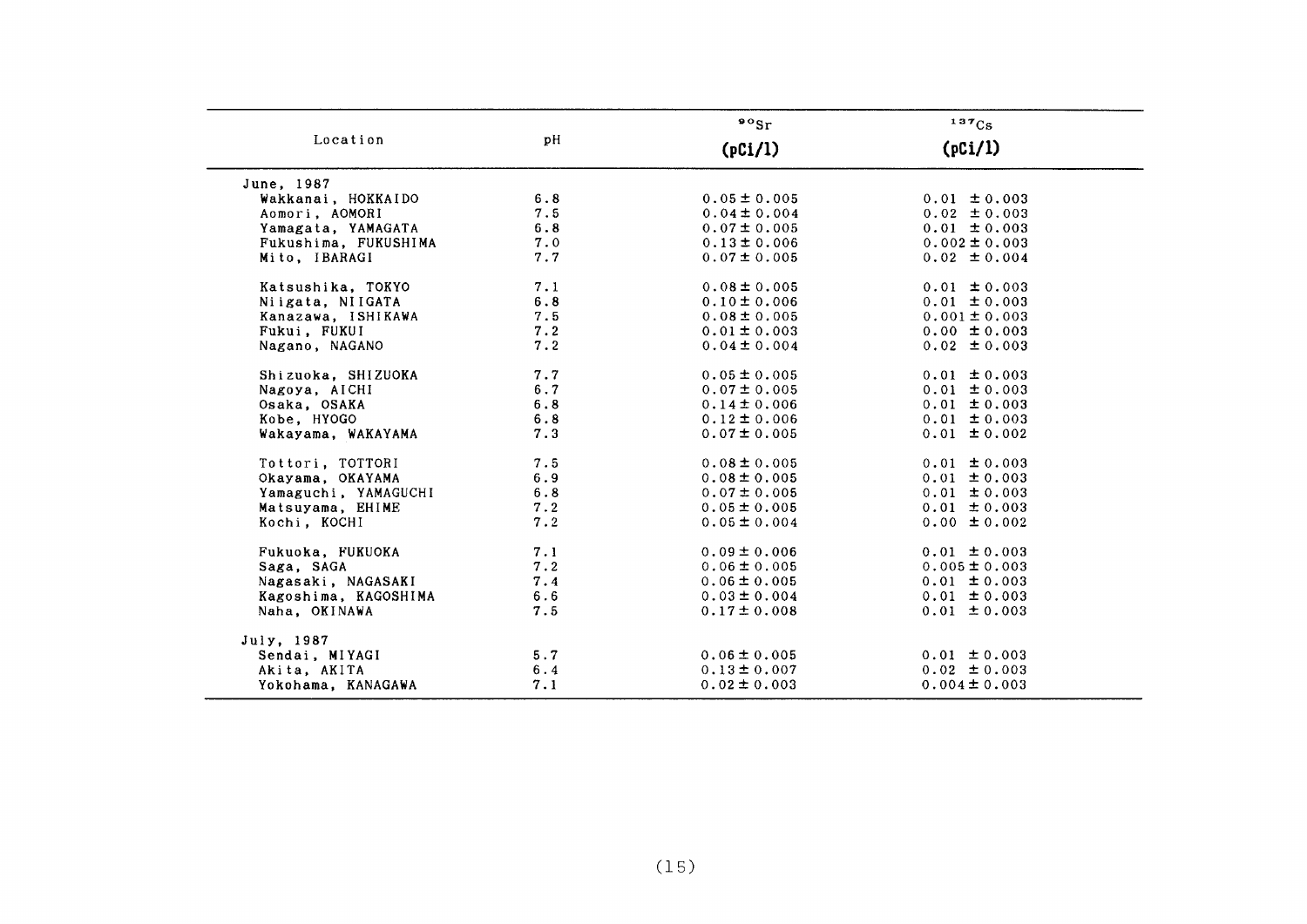#### (4) Strontium-90 &nd Ce8ium-137in Freshwater (from Apr. 1987 to Jul. 1987)

-COntinued from NO.78 0f this publication-

#### Table (4): Strontium-90 and Cesium-137 in Freshwater

|                                     |     | $\cdot$ $\cdot$ $\cdot$ $\cdot$ | $137C_S$         |  |
|-------------------------------------|-----|---------------------------------|------------------|--|
| Location                            | рH  | (pCi/l)                         | (pCi/l)          |  |
| (Freshwater)                        |     |                                 |                  |  |
| April, 1987<br>Kasumigaura, IBARAGI | 8.6 | $0.13 \pm 0.006$                | $0.03 \pm 0.004$ |  |
| July, 1987<br>Barato-lake, HOKKAIDO | 7.4 | $0.07 \pm 0.005$                | $0.04 \pm 0.004$ |  |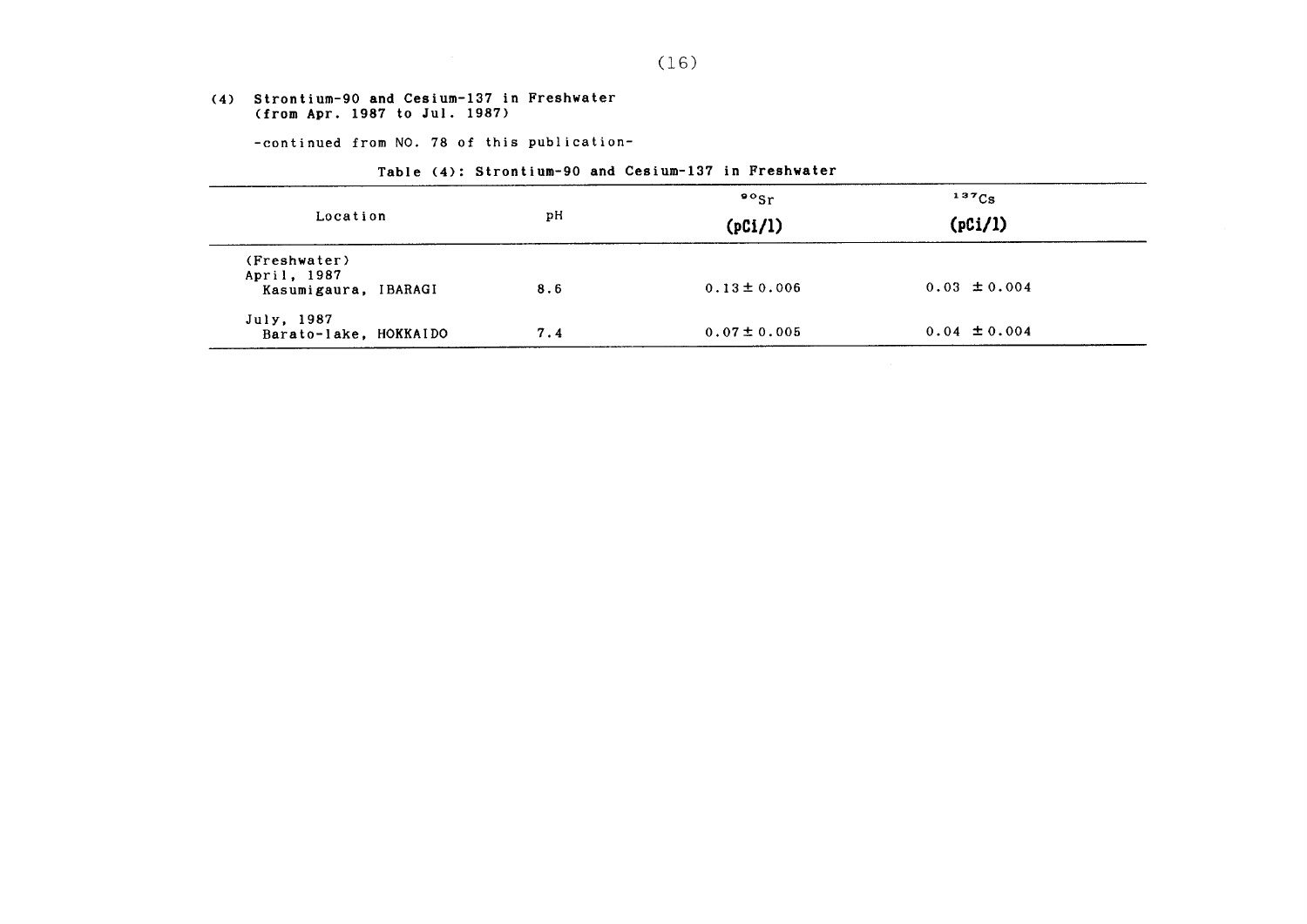#### (5) Strontium-90 and Cesium-137in Soil (from May 1987 to Jul. 1987)

-COntinued from NO.78 0f this publication-

|  |  |  |  |  | Table (5): Strontium-90 and Cesium-137 in Soil |  |  |  |  |
|--|--|--|--|--|------------------------------------------------|--|--|--|--|
|--|--|--|--|--|------------------------------------------------|--|--|--|--|

|                      | Sampling                   |     | $\mathbf{P} \circ \mathbf{S}$ r |           |                 |      | 137Cs     |                     |  |
|----------------------|----------------------------|-----|---------------------------------|-----------|-----------------|------|-----------|---------------------|--|
| Location             | Depth<br>(c <sub>m</sub> ) |     |                                 | (pCi/Kg)  | $(mCi/Km^2)$    |      | (pCi/Kg)  | $(mCi/Km^2)$        |  |
| May, 1987            |                            |     |                                 |           |                 |      |           |                     |  |
| Tokai-mura, IBARAGI  | $0 \sim 5$                 | 220 |                                 | $\pm$ 8   | $7.0 \pm 0.26$  | 3300 | ±30       | ±1<br>110           |  |
| $\prime\prime$       | $5 - 20$                   | 390 |                                 | ±11       | $23 \pm 0.6$    | 510  | ±13       | 30<br>± 0.8         |  |
| Akabane-machi, AICHI | $0 \sim 5$                 | 11  |                                 | $\pm$ 3.1 | $0.7 \pm 0.21$  | 22   | $\pm$ 3.2 | $1.5 \pm 0.22$      |  |
| $\prime\prime$       | $5 - 20$                   | 20  |                                 | $\pm$ 3.7 | $3.7 \pm 0.68$  | 9    | ± 2.5     | $1.7 \pm 0.46$      |  |
| June, 1987           |                            |     |                                 |           |                 |      |           |                     |  |
| Katsushika, TOKYO    | $0 \sim 5$                 | 47  |                                 | $\pm$ 4.1 | $2.6 \pm 0.22$  | 210  | ± 8       | $\pm 0.4$<br>11     |  |
| n                    | $5 \sim 20$                | 100 |                                 | ± 6       | $\pm 1.1$<br>19 | 330  | ±10       | $\pm$ 1.9<br>60     |  |
| July, 1987           |                            |     |                                 |           |                 |      |           |                     |  |
| Yamagata, YAMAGATA   | $0 \sim 5$                 | 150 |                                 | $±$ 7     | $6.0 \pm 0.28$  | 720  | ±15       | 30 $\pm 0.6$        |  |
| "                    | $5 \sim 20$                | 41  |                                 | $\pm$ 3.9 | $5.3 \pm 0.51$  | 67   | $\pm$ 4.9 | $8.6 \pm 0.64$      |  |
| Kashiwazaki, NIIGATA | $0 \sim 5$                 | 21  |                                 | $\pm$ 3.4 | $1.9 \pm 0.31$  | 410  | ±11       | $\pm 1.0$<br>37     |  |
| n                    | $5 - 20$                   | 44  |                                 | $\pm$ 4.2 | $10 \pm 1.0$    | 300  | ±10       | 69<br>$\pm 2.2$     |  |
| Fukui, FUKUI         | $0 \sim 5$                 | 28  |                                 | $\pm$ 3.7 | $1.4 \pm 0.19$  | 49   | $\pm$ 4.3 | $2.6 \pm 0.23$      |  |
| "                    | $5 \sim 20$                | 30  |                                 | ± 3.9     | $2.7 \pm 0.36$  | 120  | ± 6       | $\pm 0.6$<br>$11 -$ |  |
| Wakayama, WAKAYAMA   | $0 \sim 5$                 | 39  |                                 | $\pm$ 4.2 | $2.0 \pm 0.22$  | 110  | ± 6       | $5.8 \pm 0.32$      |  |
| 11                   | $5 \sim 20$                | 65  | $\pm$                           | 5.1       | $6.0 \pm 0.47$  | 290  | ±10       | ± 0.9<br>26         |  |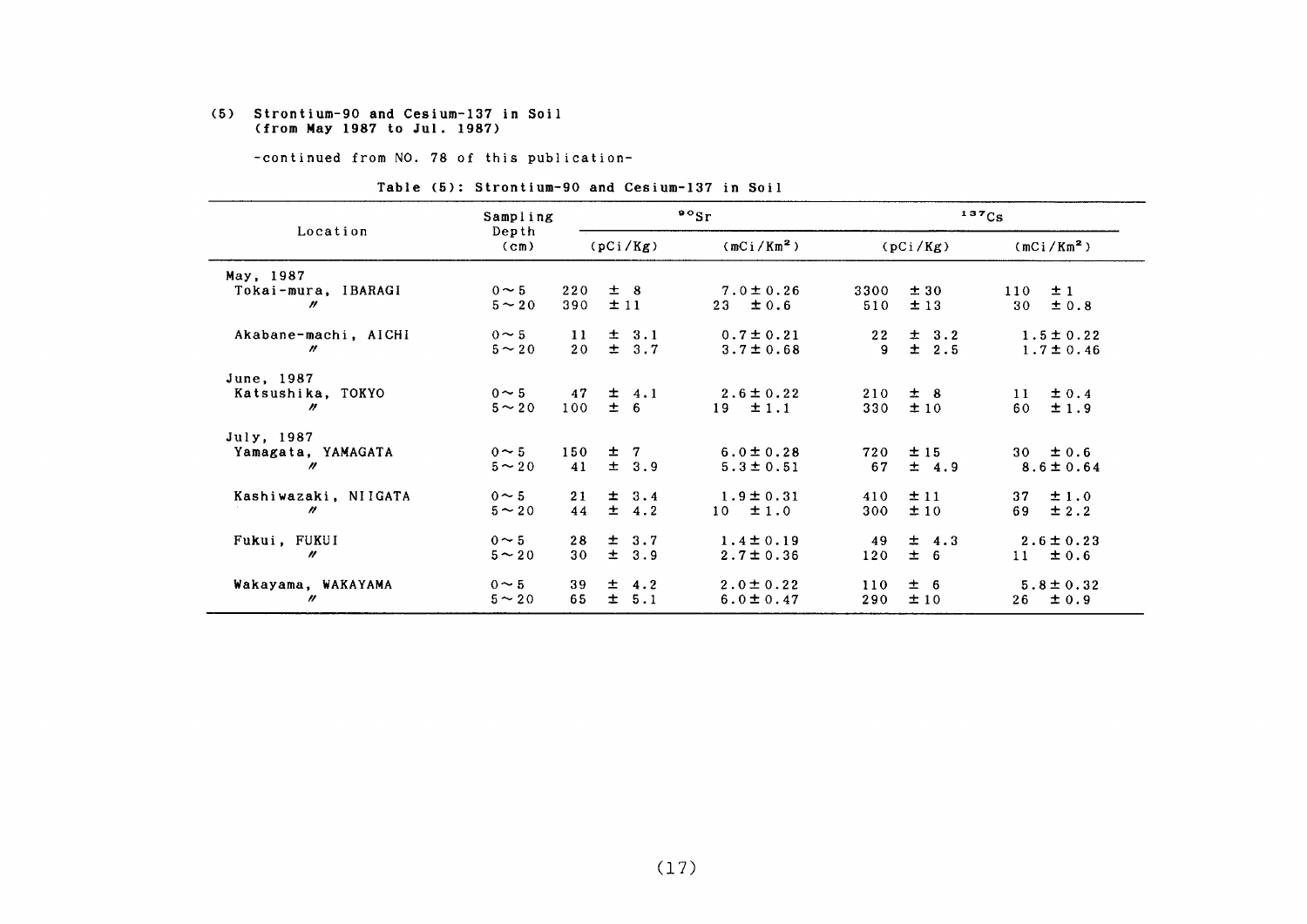



 $Fig. 1-1$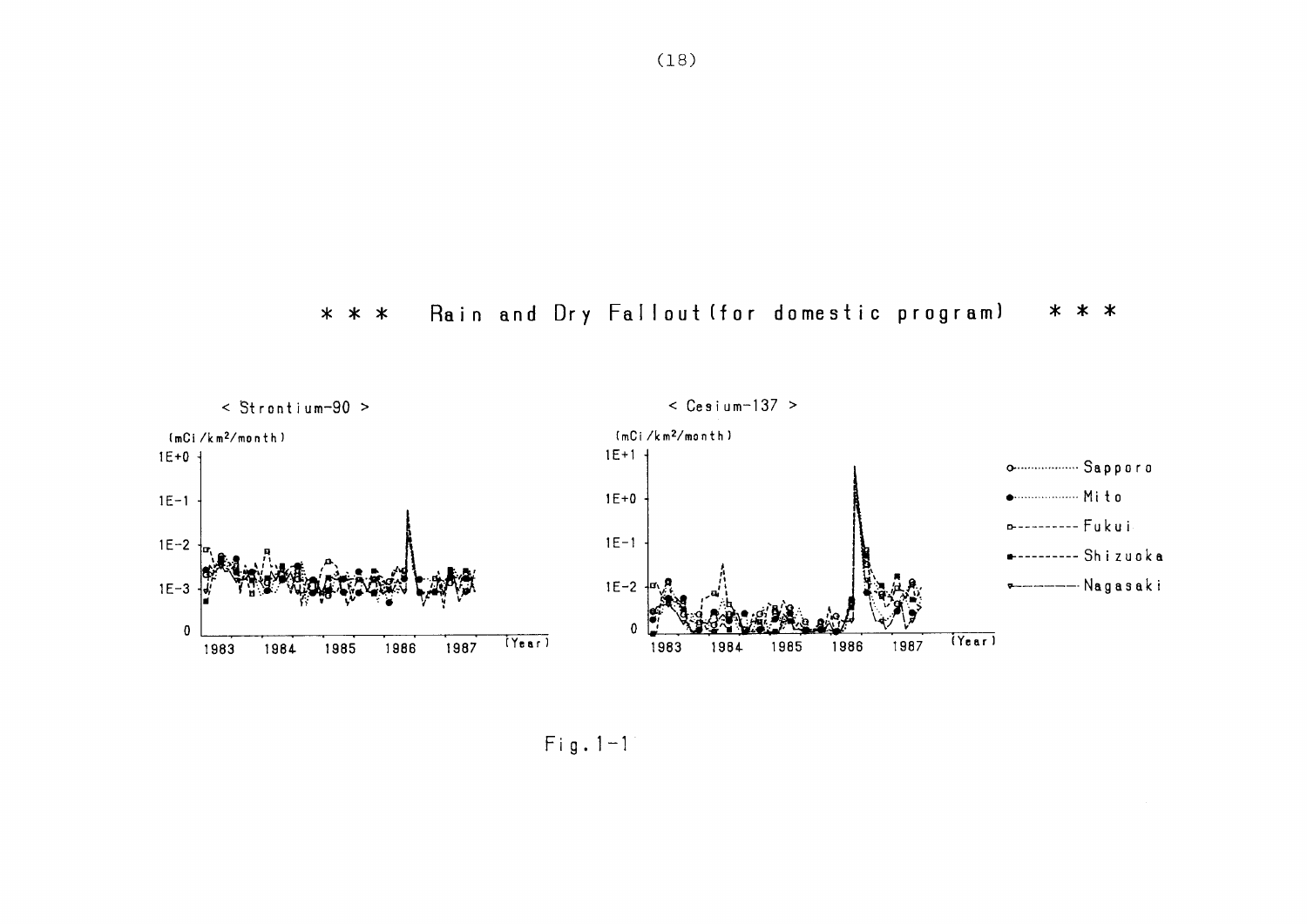#### Rain and Dry Fallout (for WHO program)  $* * *$ \* \* \*



 $Fig. 1-2$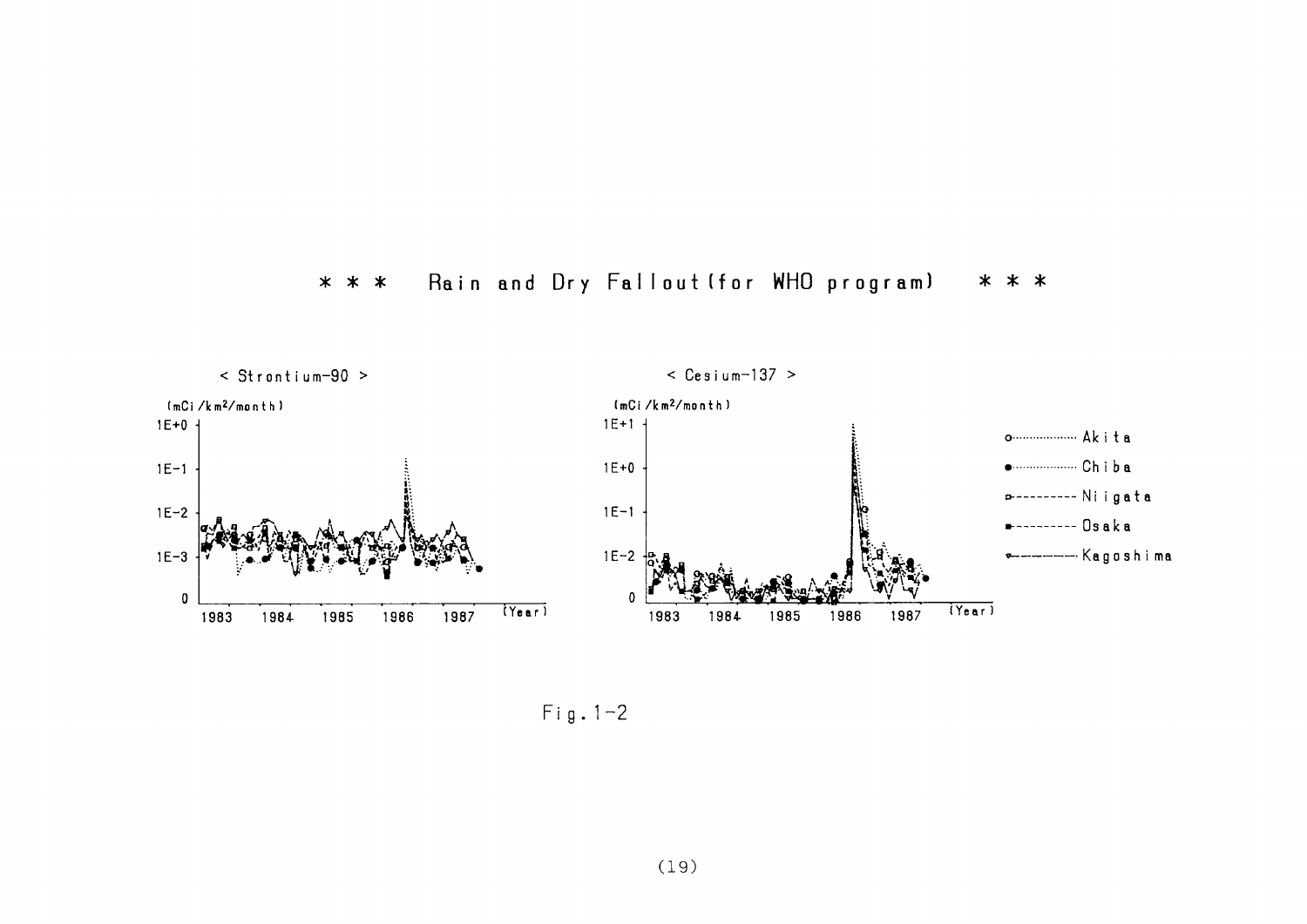

 $Fig. 2$ 

\* \* \* Airborne Dust \* \* \*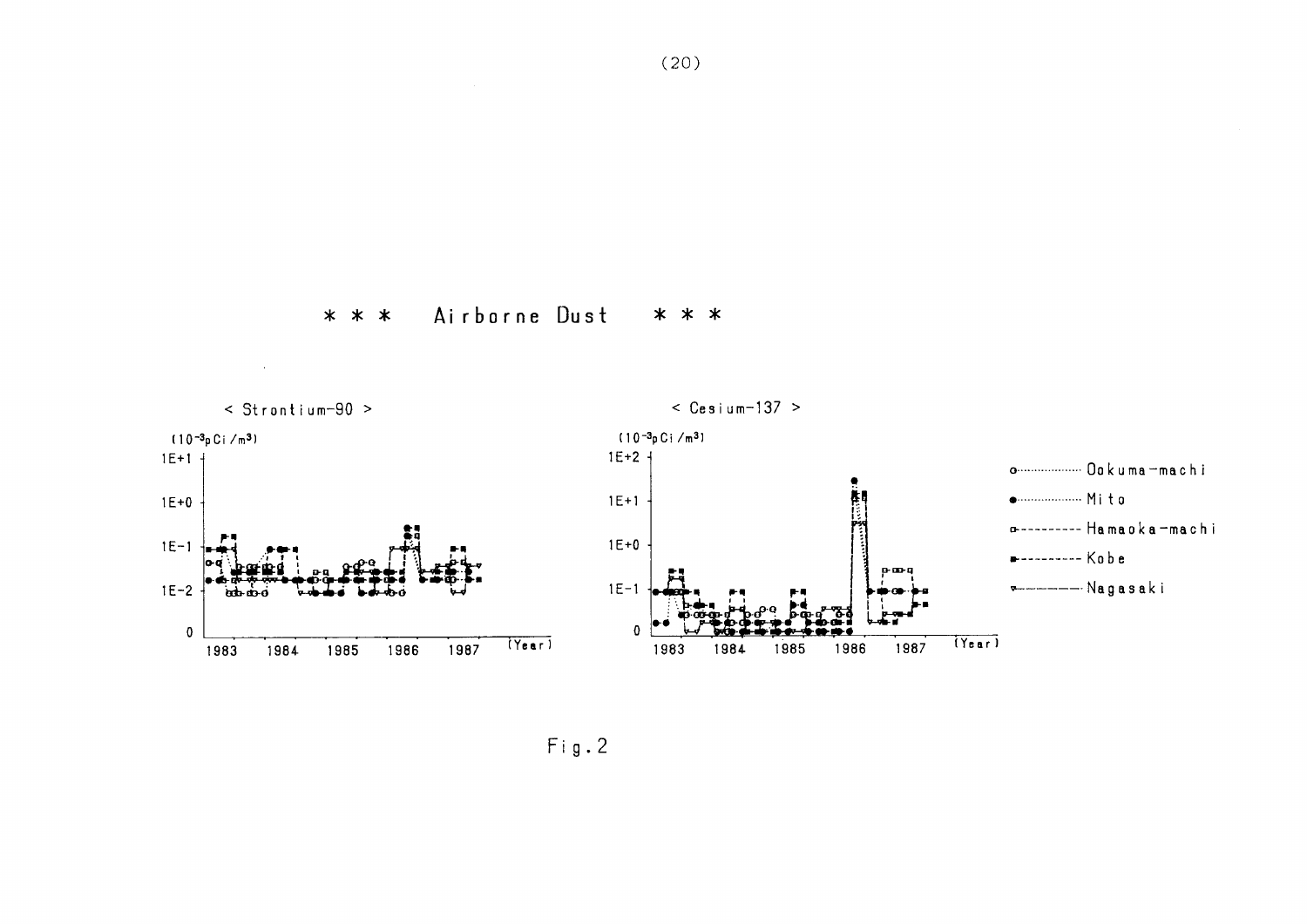#### Service Water (tap water) \* \* \* \* \* \*



 $Fig. 3$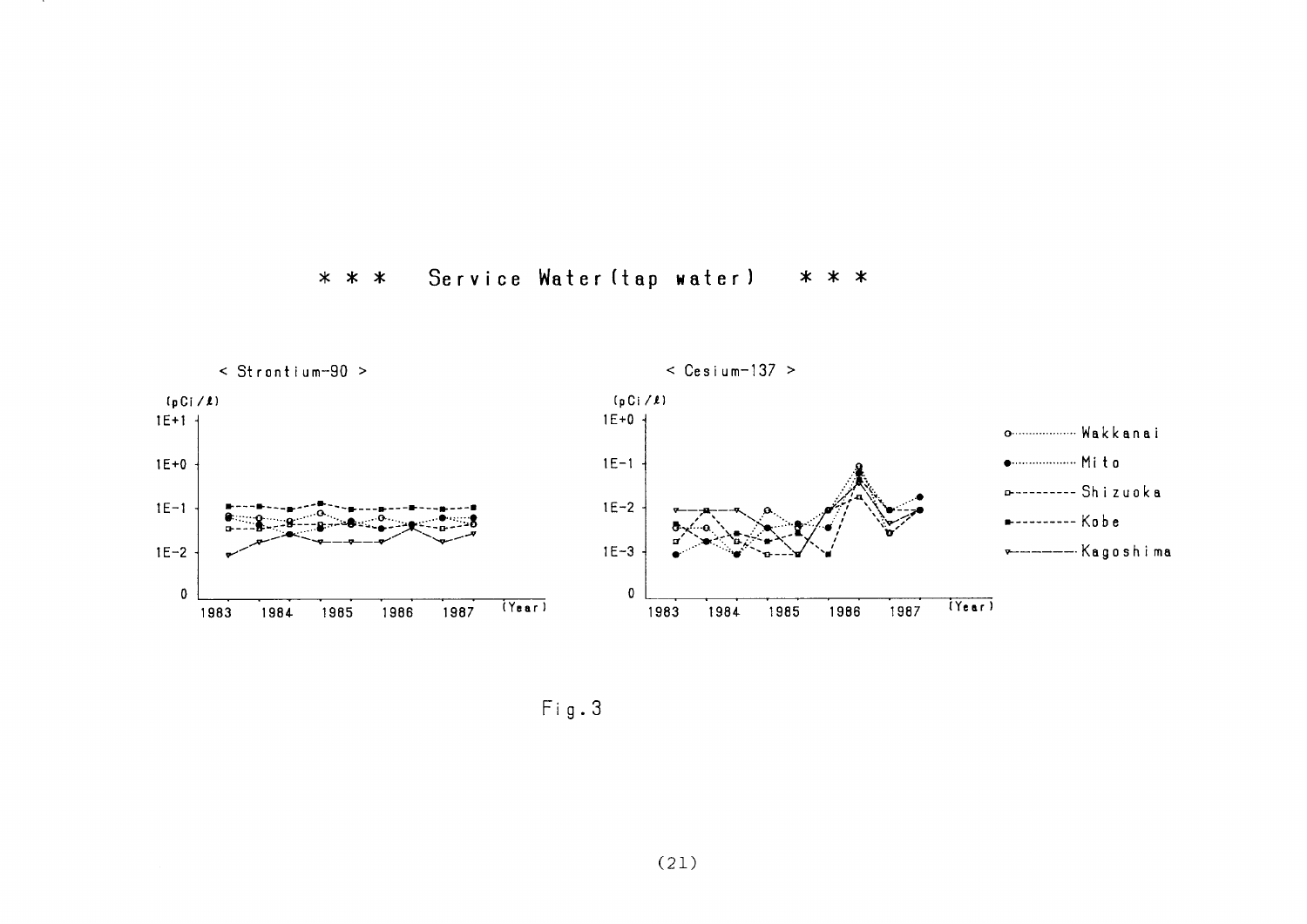



 $Fig. 4$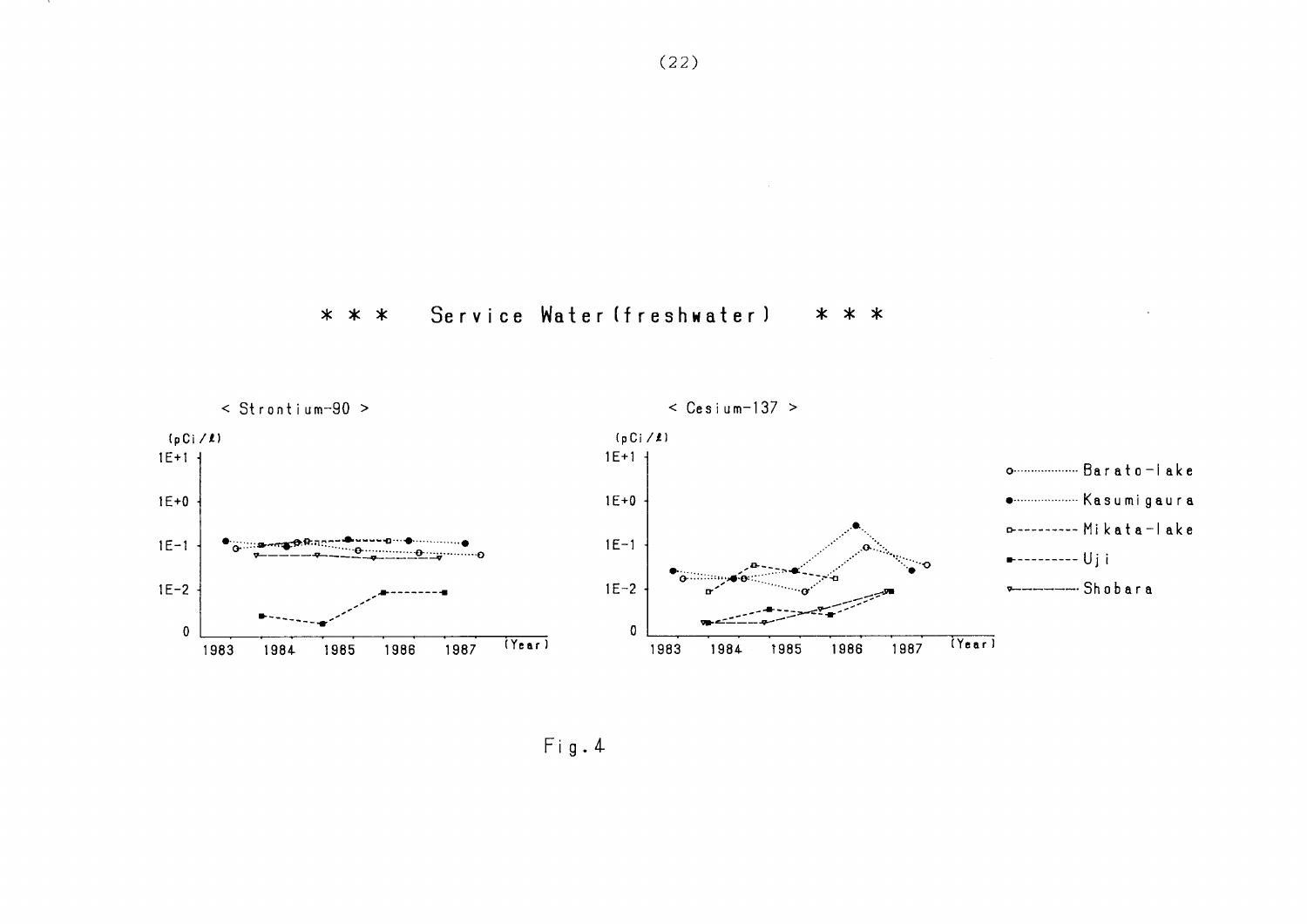#### $* * * S_0$ \* \* \*



 $Fig. 5$